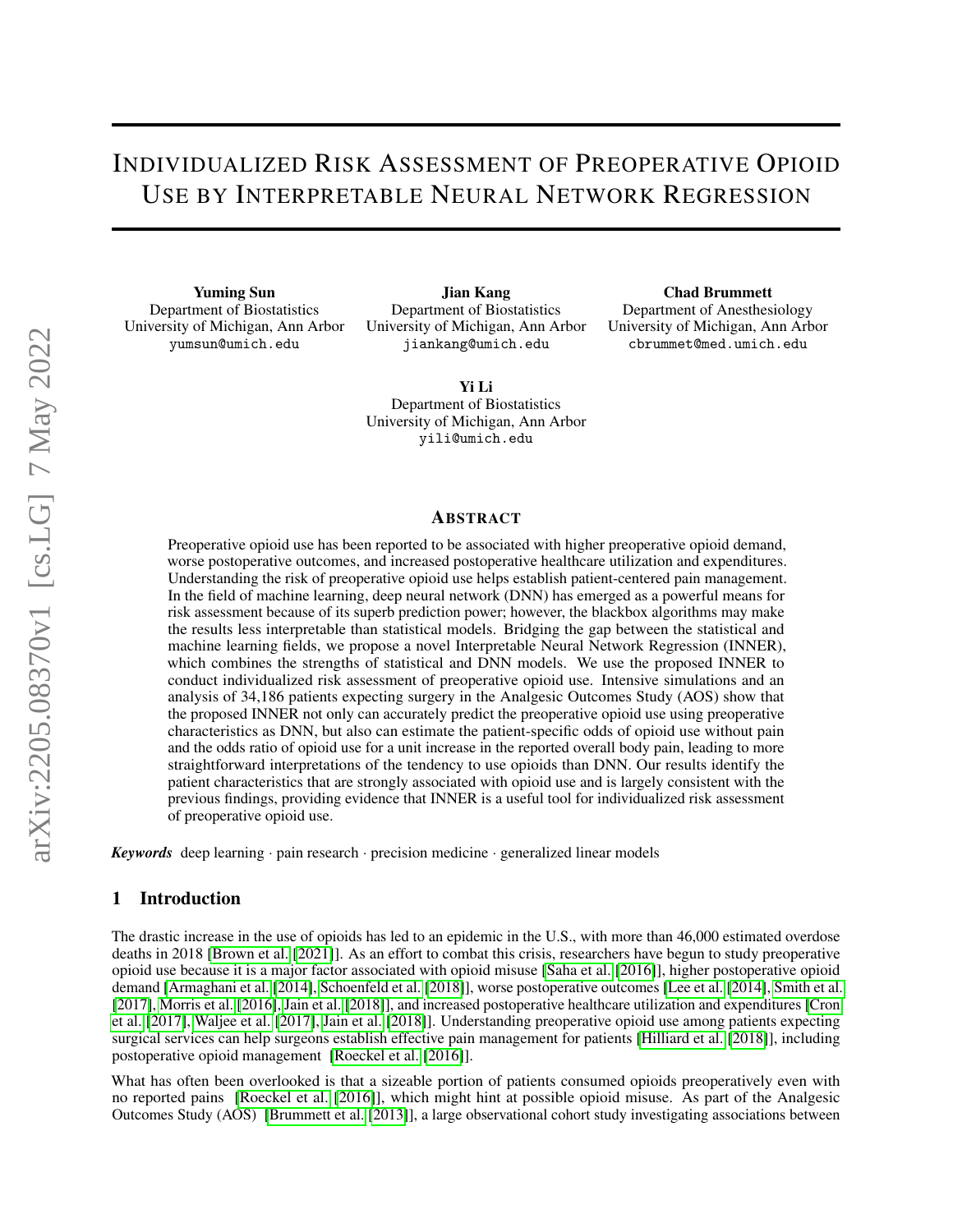preoperative pain and opioid use, individualized risk of preoperative opioid use is assessed to identify patients who tend to use preoperative opioids even when there is little pain as well as those who tend to take preoperative opoids even when the pain increases only slightly [\[Brummett et al.](#page-20-2) [\[2015\]](#page-20-2)]. With opioid use (yes or no) as the outcome and pain level as the covariate, a logistic regression model with an intercept and a slope that depend on patients' other characteristics may help delineate the subgroups of patients who are at high risks of opioids misuse; see model [\(1\)](#page-2-0). However, because of the curse of dimensionality, traditional nonparametric methods of fitting varying coefficient logistic models may not fare well [\[Park et al.](#page-20-3) [\[2015\]](#page-20-3), [Hastie and Tibshirani](#page-20-4) [\[1993\]](#page-20-4), [Cai et al.](#page-20-5) [\[2000\]](#page-20-5)], even when the number of patient characteristics is only moderately large.

On the other hand, deep neural network (DNN), a machine learning algorithm inspired by the structure of brains, has achieved much success in nonparametric approximation with high dimensional predictors [\[Bauer and Kohler](#page-20-6) [\[2019\]](#page-20-6), [Schmidt-Hieber](#page-20-7) [\[2020\]](#page-20-7)]. It has found applications in computational phenotyping [\[Che et al.](#page-20-8) [\[2015\]](#page-20-8), [Lipton et al.](#page-20-9) [\[2015\]](#page-20-9)], medical imaging analysis [\[Kleesiek et al.](#page-20-10) [\[2016\]](#page-20-10), [Tran](#page-20-11) [\[2016\]](#page-20-11)] and predictive modeling [\[Choi et al.](#page-20-12) [\[2016\]](#page-20-12)], among many others. It is challenging to explain the decision rules of DNN with the input variables, due to the black-box nature; directly applying DNN to the aforementioned AOS data cannot pinpoint the subgroup of patients who may be at high risks of opioid misuse.

For example, [Dong et al.](#page-20-13) [\[2019\]](#page-20-13) use the Gini importance index from the random forest model to rank features, while [Lo-Ciganic et al.](#page-20-14) [\[2019\]](#page-20-14) use the boosting decision tree. However, neither of these methods can give the direction of the association between features and opioid dependence. On the other hand, [Che et al.](#page-20-15) [\[2017\]](#page-20-15) use a weight matrix of each layer in the DNN model to generate "importance scores" to detect important features. The scores not only rank different features in terms of opioid overdose prediction but also inform the direction of the association. However, the method may not directly decipher the relationship between opioid use and pain, or, in particular, identify subpopulations who are likely to be sensitive to pain or be opioid dependent even without reported pains.

Bridging the gap between the statistical and machine learning fields, we propose an interpretable neural network regression (INNER) that combines the strengths of logistic regression and DNN models. We propose a logistic regression model with individualized coefficients, wherein the regression coefficients are functions of individual characteristics. We utilize DNN to estimate these individualized coefficients and construct two metrics, Baseline Opioid Tendency (BOT) and Pain-induced Opioid Tendency (POT), which are useful for the individualized assessment of opioid use for each patient. In particular, BOT refers to the odds of using preoperative opioids when the patient does not report pain and POT is the odds ratio of using preoperative opioids for a unit increase in the reported overall body pain. These two metrics can be used to identify subgroups of patients, whose characteristics are associated with preoperative opioid use: patients with high POT are more likely to get preoperative opioids when pain increases, and patients with high BOT have a high risk of preoperative opioid use even with no reported pain. To demonstrate the utility of our proposal, we conduct simulations and apply the INNER model to analyze the AOS study. Our analysis identifies patient characteristics that are associated with opioid tendency, as quantified by BOT and POT, and is largely consistent with the literature, evidencing the usefulness of INNER for individualized risk assessment of preoperative opioid use.

## 2 Review of a Deep Neural Network

A DNN has multiple layers with neurons being the basic processing units [\[LeCun et al.](#page-20-16) [\[2015\]](#page-20-16)]. For example, in the commonly used feedforward neural network [\[Shrestha and Mahmood](#page-20-17) [\[2019\]](#page-20-17)], starting from the first layer (input layer), neurons in one layer are connected to and may "activate" those in the adjacent and higher layers. Specifically, the inputs of each neuron are multiplied by some weights, added with respective bias terms and summed up [\[Shrestha](#page-20-17) [and Mahmood](#page-20-17) [\[2019\]](#page-20-17), [Fan et al.](#page-20-18) [\[2021\]](#page-20-18)]. The sums are passed onto some transformation functions, called "activation" functions, such as linear, Sigmoid, hyperbolic tangent or rectified linear unit (ReLU) activation functions [\[Karlik and](#page-20-19) [Olgac](#page-20-19) [\[2011\]](#page-20-19), [Li and Yuan](#page-20-20) [\[2017\]](#page-20-20)]. The outputs returned by these activation functions are fed to neurons in the next layer as inputs. Passing all of the layers, the outputs of the final layer (output layer) will be used for prediction.

## 3 Interpretable Neural Network Regression

Our proposed INNER model is a logistic regression model with covariate-dependent coefficient functions constructed by DNN. The general formulation is similar to that of a DNN. Specifically, let  $\mathbb{R}^d$  be a *d*-dimensional Euclidean vector space. To construct a prediction based on input  $\mathbf{x} \in \mathbb{R}^{k_l}$  via a neural network with L layers, where the lth  $(l = 1, \ldots, L)$ layer consists of  $k_l$  neurons, we adopt an L-fold composite function  $F_L : \mathbb{R}^{k_1} \to \mathbb{R}^{k_{L+1}}$  with the parameter  $\theta$ , i.e.,

$$
F_L(\cdot; \boldsymbol{\theta}) = f_L \circ f_{L-1} \circ \cdots \circ f_1(\cdot),
$$

where  $f_l(\mathbf{x}) = \sigma_l(\mathbf{W}_l \mathbf{x} + \mathbf{b}_l) \in \mathbb{R}^{k_{l+1}}$  and "∘" indicates the composition of two functions. The function  $\sigma_l : \mathbb{R}^{k_{l+1}} \to$  $\mathbb{R}^{k_{l+1}}$  is a (non)linear activation function for the *l*th layer. The parameter  $\theta = \{W_l, b_l\}_{l=1}^L$ , where  $W_l$  is the weight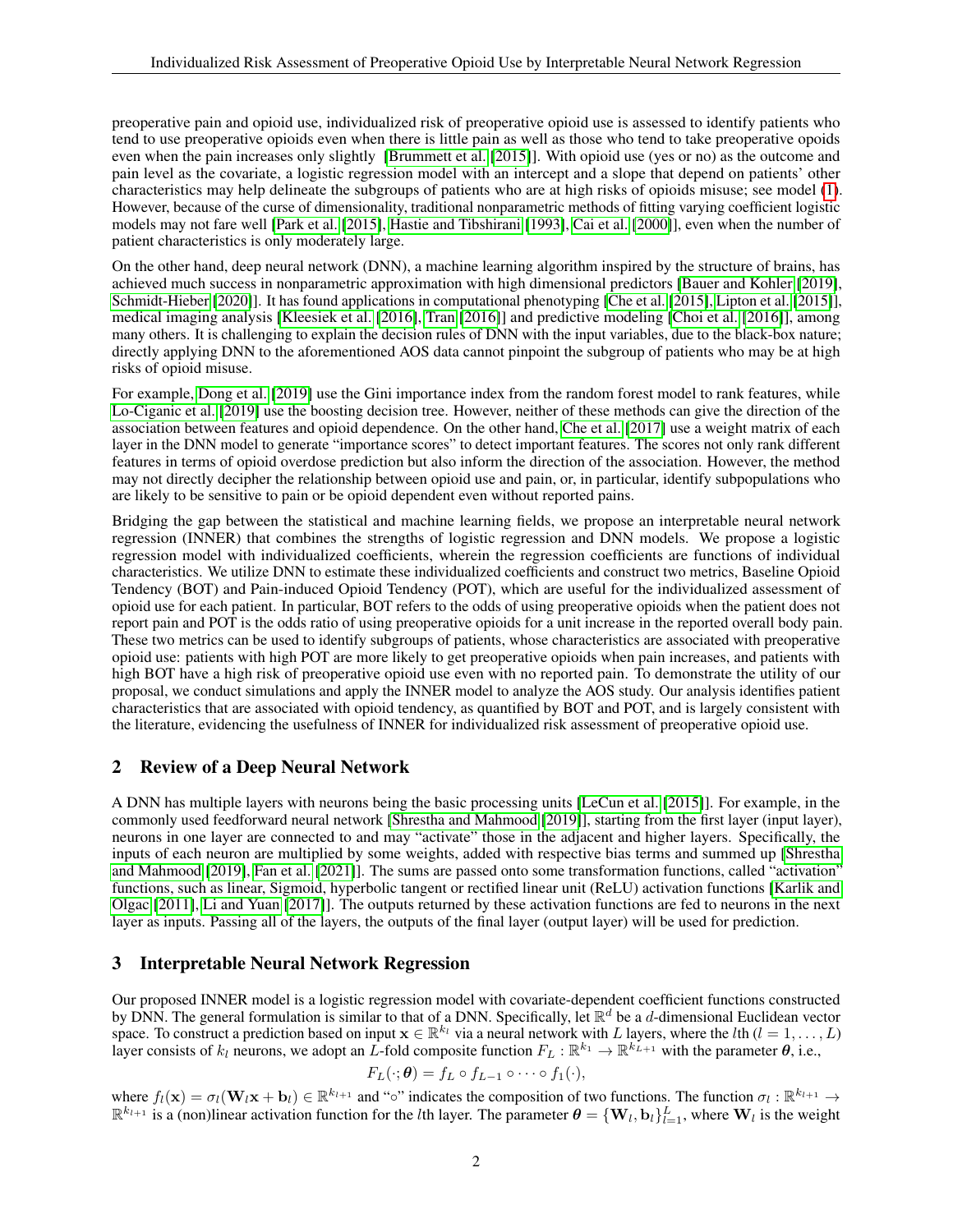matrix of dimension  $k_{l+1} \times k_l$  and  $\mathbf{b}_l \in \mathbb{R}^{k_{l+1}}$  is the bias vector. Typical choices of  $\sigma_l(\mathbf{x})$  include a linear function of x, a ReLU function, i.e.,  $max(0, x)$ , and a softmax function, i.e.,  $exp(x)/\|exp(x)\|_1$ , where max and exp operate componentwise.

Let  $\mathcal{D} = \{(X_i, \mathbf{Z}_i, Y_i), i = 1, \dots, N\}$  be a dataset consisting of N independent patients. For patient  $i \in \{1, \dots, N\}$ , let  $Y_i \in \{0, 1\}$  be a binary variable indicating whether the patient uses opioids preoperatively. Let  $X_i \in [0, 10]$  represent the overall body pain score and  $\mathbf{Z}_i \in \mathbb{R}^p$  represent a vector of p preoperative characteristics. We model the conditional probability of preoperative opioid use given the preoperative characteristics and the overall body pain score via

<span id="page-2-0"></span>
$$
logit{P(Yi = 1 | Xi, \mathbf{Z}i)} = FL(\mathbf{Z}i; \alpha) + FL(\mathbf{Z}i; \beta) \cdot Xi,
$$
\n(1)

where  $\log(t(p) = \log\{p/(1-p)\}\)$ , with  $p \in (0, 1)$ , is the logit link function. The two covariate-dependent coefficient functions are constructed by two neural networks with the same network architecture but different parameters:  $\alpha$  and  $\beta$ . Model [\(1\)](#page-2-0) is termed an INNER model, wherein the number of neurons in the input layer is  $k_1 = p$  and the output layer has only one neuron, i.e.,  $K_{L+1} = 1$  $K_{L+1} = 1$ . Figure 1 shows an example of three layers ( $L = 3$ ), where the first two layers have 250 and 125 hidden neurons, respectively, with a ReLU activation function, and the third layer has one hidden neuron with a linear activation function. During training, we may randomly select a certain number of neurons in a layer and ignore them in order to overcome overfitting [\[Srivastava et al.](#page-21-0) [\[2014\]](#page-21-0)]. The proportion of such ignored neurons in a layer is called the dropout rate with that layer. During testing, dropout is set to be inactive with no neurons ignored.

We use the Sigmoid activation function, i.e., Sigmoid $(x) = \{1 + \exp(-x)\}^{-1}$ , for the output layer of the INNER model. Here,  $x$  comes from the affine combination of the two sub-networks whose final layers have a linear activation function, and the Sigmoid function returns a value between 0 and 1, ensuring numerical stability. The number of hidden layers, along with the number of hidden neurons and the dropout rate in each layer, are hyperparameters to be selected based on the prediction performance.

<span id="page-2-1"></span>

Figure 1: **Example of INNER. Input:** overall pain score  $(X)$  and other characteristics  $(Z)$ . **Two neural networks for**  $F_L(\mathbf{Z}; \alpha)$  and  $F_L(\mathbf{Z}; \beta)$ : the same network architecture with different parameters,  $\alpha$  and  $\beta$ ; three hidden layers in each network, with the first layer having 250 neurons with a ReLu activation function, the second layer having 125 neurons with a ReLu activation function, and the last layer having one neuron with a linear activation function. Ouput: estimated probability of preoperative opioid use.

Our proposed INNER is interpretable within the traditional logistic regression framework, and can assess the individualized risk of preoperative opioid use via two derived metrics: Baseline Opioid Tendency (BOT), the odds of taking opioid with no reported pain, and Pain-induced Opioid Tendency (POT), the odds ratio of taking opioid for a unit increase in overall body pain. In particular, BOT and POT can be represented by the output of the two neural networks with the input  $Z$  respectively:

> Baseline Opioid Tendency (BOT) :=  $\exp\{F_L(\mathbf{Z}; \alpha)\},\$ Pain-induced Opioid Tendency (POT) :=  $\exp\{F_L(\mathbf{Z}; \boldsymbol{\beta})\}$ .

Therefore, a high Baseline Opioid Tendency (BOT) or a high Pain-induced Opioid Tendency (POT) indicates a potential high risk of taking preoperative opioids.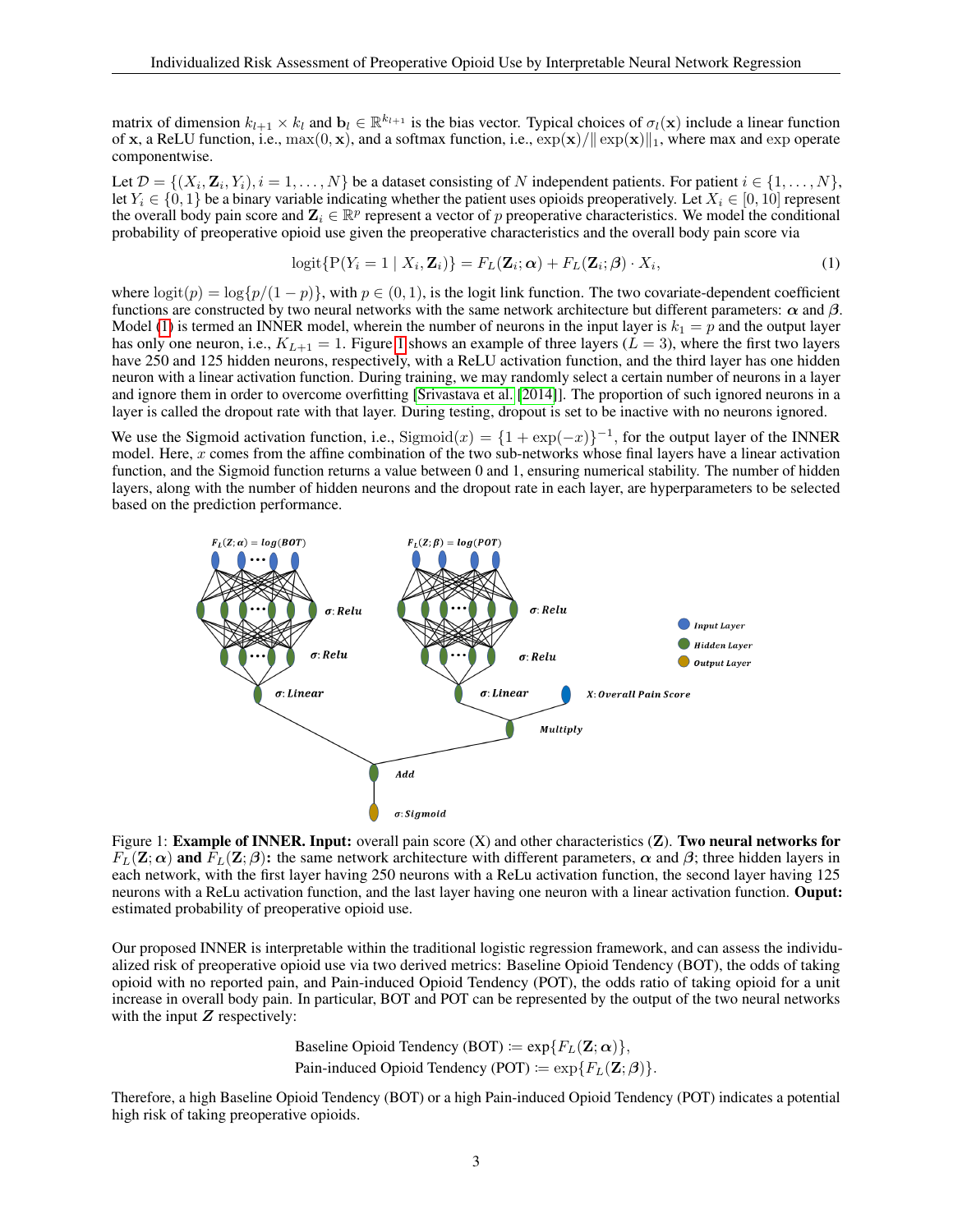The estimates of parameters, denoted by  $\hat{\alpha}$  and  $\hat{\beta}$ , are obtained by minimizing the negative log likelihood or the cross entropy loss function

$$
\mathcal{L}(\alpha, \beta; \mathcal{D}) = -\sum_{i=1}^{N} Y_i \log \{ P(Y_i = 1 \mid X_i, \mathbf{Z}_i) \} + (1 - Y_i) \log \{ 1 - P(Y_i = 1 \mid X_i, \mathbf{Z}_i) \},\tag{2}
$$

where  $P(Y_i = 1 | X_i, \mathbf{Z}_i)$  is as defined in [\(1\)](#page-2-0). We use stochastic gradient descent (SGD) [\[Bottou](#page-21-1) [\[2010\]](#page-21-1)] for optimization. In our later data analysis and out of a total of 34,186 patients, we randomly assign 23,931 (70%) patients to be training samples (T) and the rest 10,256 (30%) patients to be validation samples (V) when computing the training and validation loss.

Algorithm 1: Stochastic Gradient Descent **Input:** learning rate  $(\eta)$ , maximum difference  $(\Delta)$ , batch size  $(M)$ Output:  $\hat{\alpha}$ ,  $\hat{\beta}$ **Data:** Partition full data  $D$  to training  $(T)$  and validation  $(V)$  samples Initialization  $\alpha^0$ ,  $\beta^0$ , training loss = validation loss while validation loss - training loss  $\leq \Delta$  do for mini-batch  $m \leftarrow 1$  to M do Draw random samples without replacement  $(X_i, \mathbf{Z}_i, Y_i) \in \mathcal{T}$ end Compute gradients  $\nabla_{\alpha} \mathcal{L}$  and  $\nabla_{\beta} \mathcal{L}$  of mini-batch Update parameters  $\alpha = \alpha - \eta \nabla_{\alpha} \mathcal{L}$  and  $\beta = \beta - \eta \nabla_{\beta} \mathcal{L}$ Compute training loss:  $\mathcal{L}(\alpha, \beta; \mathcal{T})$ Compute validation loss:  $\mathcal{L}(\alpha, \beta; \mathcal{V})$ end

In general, classical stochastic gradient descent is sensitive to the choice of learning rates; a large learning rate gives fast convergence but may induce numerical instability [\[Liu et al.](#page-21-2) [\[2020\]](#page-21-2), [Darken et al.](#page-21-3) [\[1992\]](#page-21-3)], while a small learning rate may ensure stability, though at the price of more iterative steps. In our implementation, we use grid search to tune the learning rates. For the real data analysis, we tune the learning rate over the range between 0.005 to 0.1 with 20 equally spaced grid points, and set the batch size to be 64 and the maximum difference between the training and validation loss to be  $10^{-2}$ . We obtain the estimates,  $\hat{\alpha}$  and  $\hat{\beta}$ , after 200 iterations. We also conduct sensitivity analysis to assess the robustness of SGD towards the choices of these hyperparameters, and find the model's predictiveness performance is fairly robust to them; see Appendix B.

With  $\hat{\alpha}$  and  $\hat{\beta}$ , BOT and POT can be estimated by plugging in these estimates: for a patient with  $\mathbf{Z}_i$ , the estimated BOT and POT are  $\exp\{F_L(\mathbf{Z}_i; \hat{\boldsymbol{\alpha}})\}\$  and  $\exp\{F_L(\mathbf{Z}_i; \hat{\boldsymbol{\beta}})\}\)$ , respectively.

#### 4 Simulation Study

We compare the prediction power and robustness of the proposed INNER with the existing methods, including decision trees, random forests, Bayesian additive regression trees regression (BART), support vector machine (SVM), logistic regression and DNN. Under various scenarios examined, we find that INNER outperform these competing methods. The prediction power of INNER is similar to or even better than DNN when the model assumptions of INNER hold, whereas INNER achieves a performance comparable to DNN even when the model assumptions are violated. Codes for the simulation study are provided in the Supplementary Material.

#### 4.1 Prediction Power

We simulate data from a logistic regression model with non-linear varying-coefficient functions:

$$
logit\{P(Y=1 | X, \mathbf{Z})\} = sin(\mathbf{Z}^\top \boldsymbol{\alpha}) + cos(\mathbf{Z}^\top \boldsymbol{\beta}) \cdot X.
$$

The simulation study is designed with varying signal strengths, noise variances, number of covariates and sample sizes. The signal strength is measured by a signal-to-noise ratio, i.e.,

$$
\frac{\text{Var}\{P(Y=1 | X, \mathbf{Z})\}}{\text{Var}(Y) - \text{Var}\{P(Y=1 | X, \mathbf{Z})\}}.
$$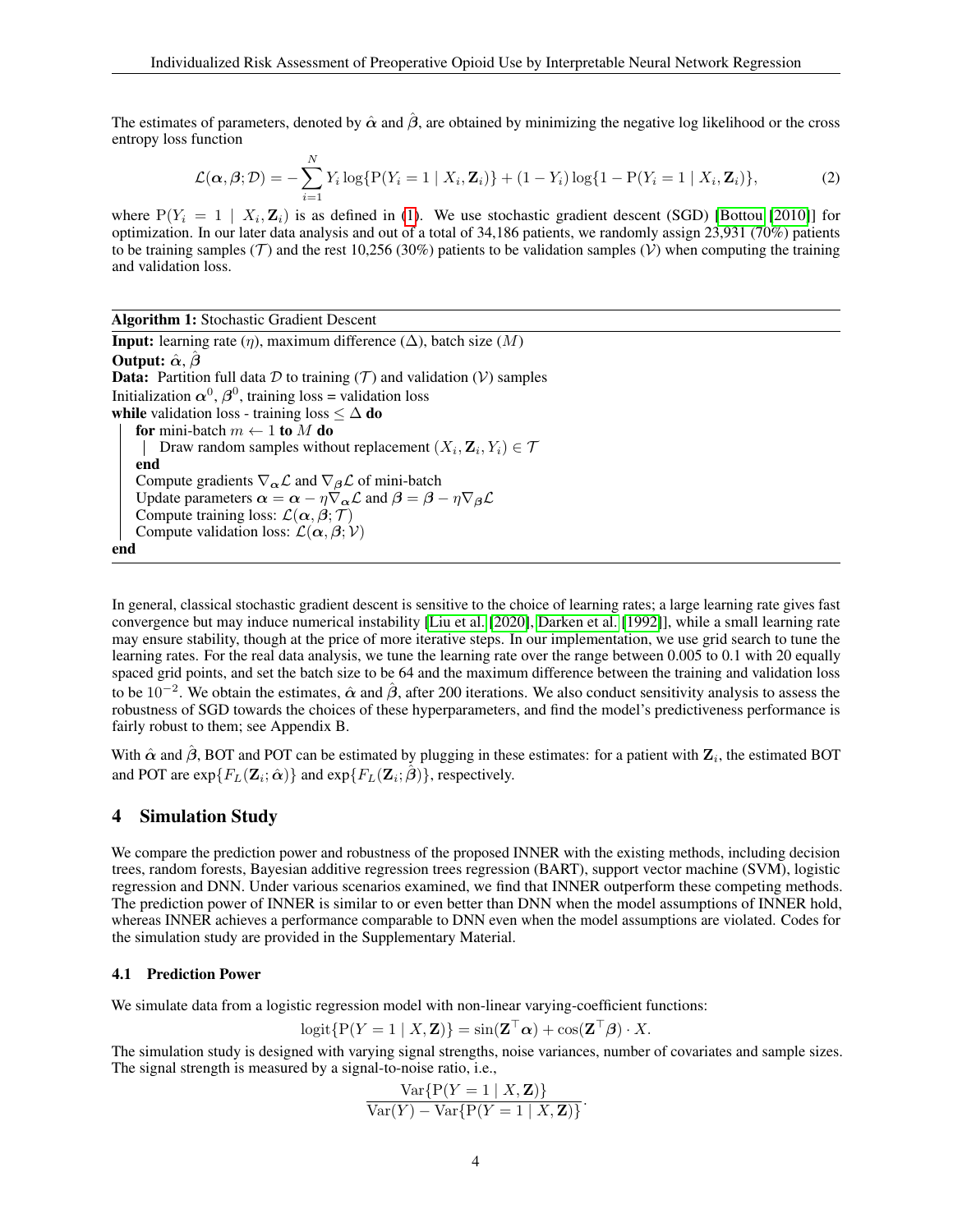We assess the prediction power of INNER by varying the signal-to-noise ratio to be 0.2, 0.8 or 3.2, and setting the sample size and the number of signal covariates to be 40,000 and 16, respectively.

We next increase the noise variance by adding various numbers of noise covariates  $(8, 12, 12)$  and  $(16)$  into the data, while fixing the signal-to-noise ratio, the number of samples and the number of covariates at 3.2, 40,000 and 16 respectively. We finally consider several combinations of the numbers of covariates  $(9, 16, 32)$  and samples  $(5,000; 10,000; 20,000)$ , with a signal-to-noise ratio of 3.2 and in the absence of noise covariates.

For each simulation configuration, we conduct a total of 500 experiments. In each experiment, we randomly allocate 80% of the samples to the training data and the rest to the testing data, and compare seven methods: the INNER model [equation [\(1\)](#page-2-0)], DNN, decision trees, random forests, BART and SVM models with combined  $\bf{Z}$  and  $\bf{X}$  as the input, and the logistic regression model with a two-way interaction between  $\bf{Z}$  and  $\bf{X}$ . For the logistic regression, we present it as a special case of INNER with only one layer and a linear activation function, that is,

$$
logit\{P(Y=1 \mid X, \mathbf{Z})\} = \mathbf{Z}^{\top} \mathbf{W}_{\alpha} + b_{\alpha} + (\mathbf{Z}^{\top} \mathbf{W}_{\beta} + b_{\beta}) \cdot X,
$$
\n(3)

where  $W_{\alpha}$  and  $W_{\beta}$  are the weight parameters, and  $b_{\alpha}$  and  $b_{\beta}$  are the bias terms.

For INNER, the number of hidden layers in the neural network for  $F_L(Z_i; \alpha)$  is set to be 3. The first two layers have 200 and 10 hidden neurons with a dropout rate of 0.5 and 0.3, respectively. These two layers are equipped with a ReLu activation function. The final layer has only one neuron with a linear activation function. The neural network for  $F_L(\mathbf{Z}_i;\boldsymbol{\beta})$  is similar and has 3 layers, each with 100, 90 and 1 hidden neurons but with no dropouts. The learning rate for both networks is 0.0014. For DNN, we use a network architecture with 4 layers: the first 3 layers have 160, 120 and 160 hidden neurons, respectively, and ReLu activation functions; the first and the third layers are with a dropout rate of 0.1 and 0.3, respectively; the last layer has one hidden neuron and a Sigmoid activation function. The loss function and the optimizer are the same as in the INNER model, but with a learning rate of 0.0007. These network hyperparameters are chosen to yield good prediction performances under the specified simulation configurations.

For decision trees, the maximum depth of a tree is 10 and the minimum number of samples required to split an internal node is 2. The minimum number of samples required to be at a leaf node for the decision is 4. For random forests, the number of features considered for the best split is the square root of the number of features, the minimum number of samples required to be at a leaf node is 2, the minimum number of samples required to split an internal node is 2 and the number of trees in a forest is 1,000. For SVM, we use a radial basis function kernel and set the regularization parameter to be 10. For BART, the number of trees to be grown in a sum-of-trees model is 80.

Summarizing the results of 500 simulations for each setting, Table [1](#page-5-0) shows that most of the models achieve better model performances as the signal-to-noise ratio increases. For example, the C-statistics of decision trees and BART increase from 0.5 to more than 0.6 when the signal-to-noise ratio increases from 0.2 to 3.2, while the C-statistic increases to more than 0.8 for random forests and SVM. The performance of INNER and DNN is comparable across different signal strengths and is better than that of the other models. The C-statistics of DNN and INNER are 0.96 when the signal-to-noise ratio is 3.2.

Moreover, the performances of all the models deteriorate with more noise covariates added (Table [1\)](#page-5-0). For instance, the C-statistic of BART decreases to around 0.6 with 16 added noise covariates, while the C-statistics for random forests and SVM, though slightly better, decrease to around 0.7 when we add 16 noise covariates. In contrast, the performances of INNER and DNN are consistently better than those of the other models. Moreover, INNER slightly outperforms DNN with noise covariates added; with 16 added noise covariates, INNER achieves a C-statistic of 0.95, slightly better than 0.93 achieved by DNN.

With various combinations of the number of covariates and sample size, the performance of each model improves when we use more samples to train the model or decrease the number of covariates (Table [1\)](#page-5-0). DNN, INNER, random forests, BART and SVM achieve a C-statistic of more than 0.9 when the number of covariates is 8. Moreover, the C-statistics of DNN and INNER are 0.97 with 20,000 samples. However, when the number of covariates is 18, only random forests, SVM, DNN and INNER can achieve a C-statistic of more than 0.6 with 20,000 samples. Also, INNER performs much better than DNN with smaller sample sizes and larger numbers of covariates. The C-statistic of INNER is 0.92, larger than 0.84 for DNN when the number of covariates is 18 and the sample size is 20,000.

#### 4.2 Robustness

We assess the robustness of INNER when the INNER model [\(1\)](#page-2-0) deviates from the true data-generating model, which is

$$
logit\{P(Y=1 | X, \mathbf{Z})\} = -X \cdot sin(\mathbf{Z}^\top \boldsymbol{\alpha}) + \sqrt{|\cos(\mathbf{Z}^\top \boldsymbol{\beta}) \cdot X|}.
$$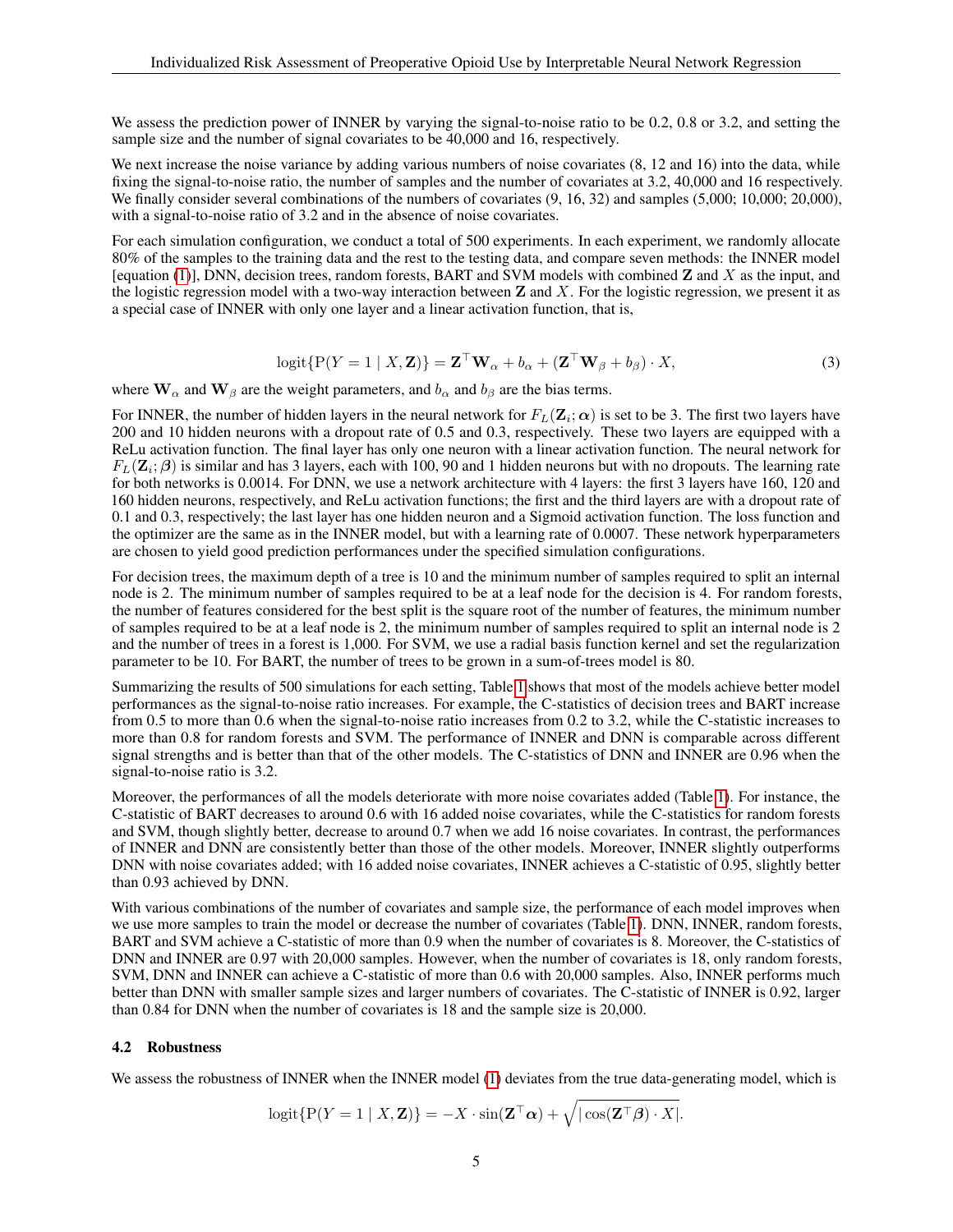| Model                             | raviv 1.<br><b>Decision</b> | Random         |              | Average (52) e-statistics for unferent inclineds under the correctly specified moder |                               |              |              |
|-----------------------------------|-----------------------------|----------------|--------------|--------------------------------------------------------------------------------------|-------------------------------|--------------|--------------|
| <b>Specifications</b>             | <b>Trees</b>                | <b>Forests</b> | <b>BART</b>  | <b>SVM</b>                                                                           | Logistic<br><b>Regression</b> | <b>DNN</b>   | <b>INNER</b> |
| Signal-to-noise Ratio $a$         |                             |                |              |                                                                                      |                               |              |              |
|                                   |                             |                |              |                                                                                      |                               |              |              |
| 0.2                               | 0.51(0.0003)                | 0.52(0.0003)   | 0.51(0.0003) | 0.61(0.0002)                                                                         | 0.50(0.0003)                  | 0.62(0.0020) | 0.64(0.0003) |
| 0.8                               | 0.62(0.0003)                | 0.73(0.0002)   | 0.61(0.0004) | 0.75(0.0002)                                                                         | 0.50(0.0009)                  | 0.84(0.0002) | 0.85(0.0002) |
| 3.2                               | 0.65(0.0003)                | 0.81(0.0002)   | 0.69(0.0003) | 0.85(0.0002)                                                                         | 0.50(0.0002)                  | 0.96(0.0013) | 0.96(0.0002) |
| Noise Covariates <sup>b</sup>     |                             |                |              |                                                                                      |                               |              |              |
| 8                                 | 0.64(0.0003)                | 0.76(0.0003)   | 0.68(0.0003) | 0.73(0.0002)                                                                         | 0.50(0.0002)                  | 0.93(0.0040) | 0.96(0.0003) |
| 12                                | 0.64(0.0003)                | 0.74(0.0003)   | 0.67(0.0003) | 0.73(0.0002)                                                                         | 0.50(0.0002)                  | 0.93(0.0036) | 0.96(0.0003) |
| 16                                | 0.64(0.0003)                | 0.73(0.0003)   | 0.66(0.0003) | 0.70(0.0002)                                                                         | 0.50(0.0002)                  | 0.93(0.0032) | 0.95(0.0019) |
| Number of Covariates <sup>c</sup> |                             |                |              |                                                                                      |                               |              |              |
| 8                                 |                             |                |              |                                                                                      |                               |              |              |
| Number of Samples                 |                             |                |              |                                                                                      |                               |              |              |
| 5,000                             | 0.60(0.0008)                | 0.93(0.0003)   | 0.90(0.0004) | 0.91(0.0003)                                                                         | 0.67(0.0054)                  | 0.96(0.0002) | 0.96(0.0003) |
| 10,000                            | 0.62(0.0006)                | 0.94(0.0002)   | 0.92(0.0003) | 0.93(0.0002)                                                                         | 0.67(0.0052)                  | 0.97(0.0002) | 0.97(0.0002) |
| 20,000                            | 0.63(0.0004)                | 0.95(0.0001)   | 0.94(0.0002) | 0.95(0.0001)                                                                         | 0.68(0.0052)                  | 0.97(0.0001) | 0.97(0.0001) |
| 16                                |                             |                |              |                                                                                      |                               |              |              |
| Number of Samples                 |                             |                |              |                                                                                      |                               |              |              |
| 5,000                             | 0.60(0.0008)                | 0.68(0.0008)   | 0.59(0.0007) | 0.74(0.0006)                                                                         | 0.50(0.0005)                  | 0.89(0.0005) | 0.88(0.0010) |
| 10,000                            | 0.62(0.0006)                | 0.72(0.0005)   | 0.62(0.0005) | 0.78(0.0004)                                                                         | 0.50(0.0004)                  | 0.92(0.0004) | 0.93(0.0005) |
| 20,000                            | 0.63(0.0004)                | 0.77(0.0004)   | 0.66(0.0004) | 0.82(0.0003)                                                                         | 0.50(0.0003)                  | 0.95(0.0009) | 0.96(0.0003) |
| 18                                |                             |                |              |                                                                                      |                               |              |              |
| Number of Samples                 |                             |                |              |                                                                                      |                               |              |              |
| 5,000                             | 0.60(0.0008)                | 0.51(0.0007)   | 0.50(0.0007) | 0.60(0.0007)                                                                         | 0.50(0.0005)                  | 0.63(0.0036) | 0.70(0.0048) |
| 10,000                            | 0.62(0.0006)                | 0.54(0.0008)   | 0.51(0.0006) | 0.62(0.0004)                                                                         | 0.50(0.0003)                  | 0.78(0.0046) | 0.86(0.0036) |
| 20,000                            | 0.63(0.0004)                | 0.60(0.0008)   | 0.51(0.0006) | 0.66(0.0003)                                                                         | 0.50(0.0002)                  | 0.84(0.0057) | 0.92(0.0049) |

<span id="page-5-0"></span>

|  |  | Table 1: Average (SE) C-statistics for different methods under the correctly specified model |  |
|--|--|----------------------------------------------------------------------------------------------|--|
|  |  |                                                                                              |  |

<sup>a.</sup> the numbers of samples and covariates are fixed at 40,000 and 16, with varying signal-to-noise ratios and no noise covariates

 $<sup>b</sup>$  the signal-to-noise ratio, the numbers of samples and covariates are fixed at 3.2, 40,000 and 16, with varying numbers of noise covariates</sup>

 $\epsilon$ . the signal-to-noise ratio is fixed at 3.2, with varying numbers of covariates and samples and no noise variables

The model structures of DNN and INNER used here differ from those in the prediction power study. DNN has four layers: the first two layers each have 100 hidden neurons with a ReLu activation function; the third layer has 160 neurons with a ReLu activation function and a dropout rate of 0.3; the last layer has one neuron with a Sigmoid function and a learning rate of 0.00046. For INNER, there are 3 hidden layers in the neural networks of  $F_L(\mathbf{Z}_i;\boldsymbol{\alpha})$  and  $F_L(\mathbf{Z}_i;\boldsymbol{\beta})$ . There are 200, 10 and 1 neurons in each layer of  $F_L(\mathbf{Z}_i;\boldsymbol{\alpha})$ , and 180, 90 and 1 neurons in each layer of  $F_L(\mathbf{Z}_i;\boldsymbol{\beta})$ . The learning rate is set to be 0.004. Decision trees used here have a similar structure as those in the prediction power study, except that the minimum number of samples required to split an internal node is 10. For random forests, the maximum depth of a tree is 50, the minimum number of samples required to split an internal node is 2 and the number of trees in a forest is 2,500. For SVM, we use a radial basis function kernel and set the kernel coefficient to be 0.1. For BART, the number of trees to be grown in a sum-of-trees model is 90.

Based on 500 simulations for each setting, Table [2](#page-6-0) reveals that, even under a misspecified model, INNER is able to achieve a performance as good as DNN and continues to outperform the other models. For example, when the signal-to-noise ratio is 3.2, both DNN and INNER achieve a C-statistic of 0.97, while the C-statistics of all the other models are less than 0.9. With 16 noise covariates added, DNN and INNER still achieve a C-statistic of 0.96, but the C-statistics for the other models are less than 0.8. When we increase the number covariates and decrease the number of samples, the C-statistics of DNN and INNER are still comparable and are higher than those of the other models.

# 5 Analgesic Outcomes Study

We use the proposed INNER model to study the associations between patient characteristics and preoperative opioid use.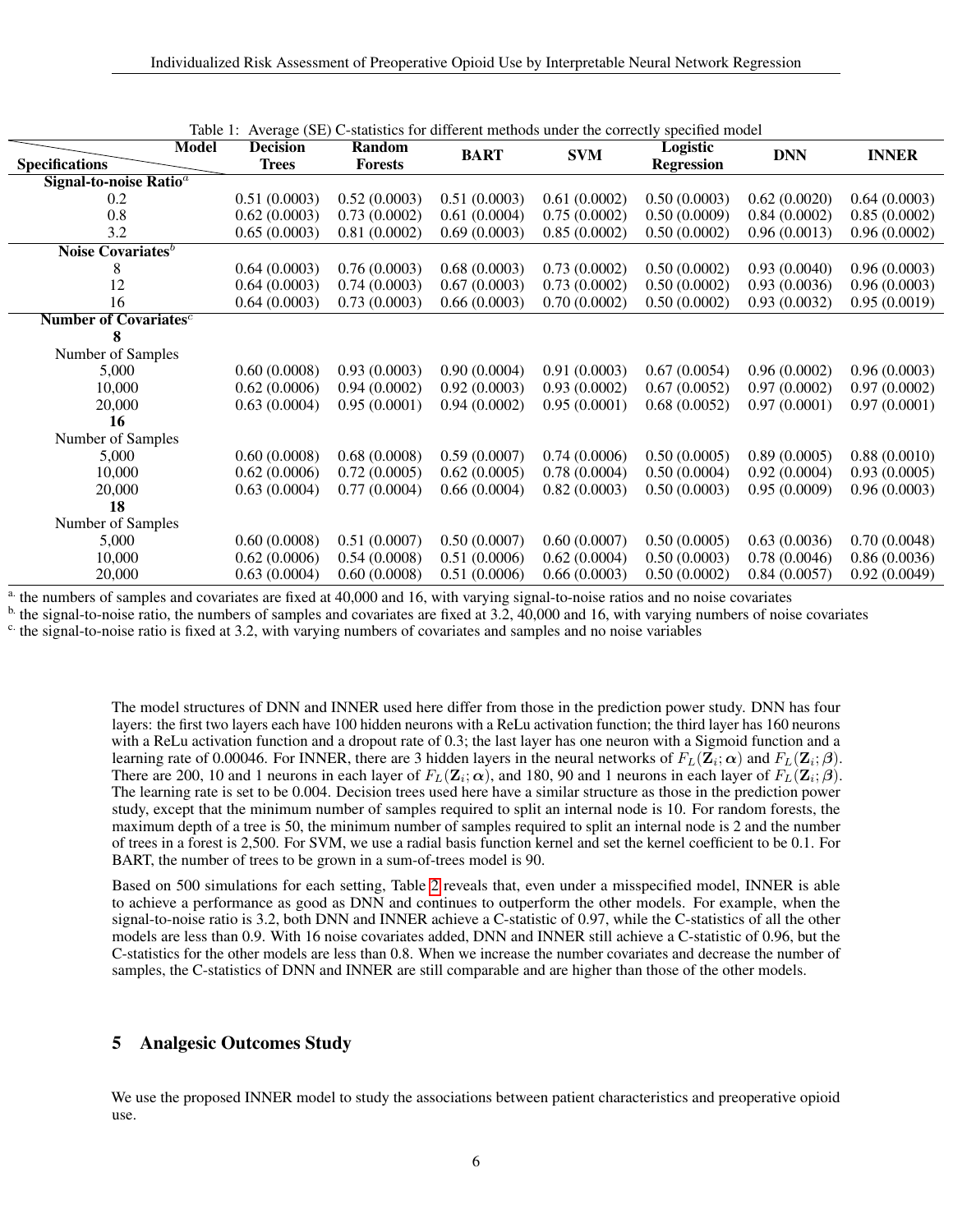| Model                                    | $1100 \mu$ ( $00$ )<br><b>Decision</b> | Random         | C statistics for unferent includes ander the image cented inouch |              | Logistic          |              |              |
|------------------------------------------|----------------------------------------|----------------|------------------------------------------------------------------|--------------|-------------------|--------------|--------------|
| <b>Specifications</b>                    | <b>Trees</b>                           | <b>Forests</b> | <b>BART</b>                                                      | <b>SVM</b>   | <b>Regression</b> | <b>DNN</b>   | <b>INNER</b> |
| Signal-to-noise Ratio <sup>a</sup>       |                                        |                |                                                                  |              |                   |              |              |
| 0.2                                      | 0.55(0.0003)                           | 0.60(0.0003)   | 0.55(0.0003)                                                     | 0.61(0.0002) | 0.50(0.0004)      | 0.70(0.0003) | 0.71(0.0020) |
| 0.8                                      | 0.58(0.0004)                           | 0.69(0.0003)   | 0.57(0.0004)                                                     | 0.76(0.0002) | 0.51(0.0007)      | 0.86(0.0002) | 0.87(0.0003) |
| 3.2                                      | 0.62(0.0003)                           | 0.78(0.0003)   | 0.62(0.0005)                                                     | 0.82(0.0002) | 0.51(0.0006)      | 0.97(0.0002) | 0.97(0.0003) |
| Noise Covariates <sup>b</sup>            |                                        |                |                                                                  |              |                   |              |              |
| 8                                        | 0.61(0.0003)                           | 0.76(0.0003)   | 0.61(0.0005)                                                     | 0.71(0.0002) | 0.51(0.0005)      | 0.96(0.0002) | 0.96(0.0003) |
| 12                                       | 0.61(0.0003)                           | 0.74(0.0003)   | 0.60(0.0005)                                                     | 0.71(0.0002) | 0.51(0.0005)      | 0.96(0.0002) | 0.96(0.0003) |
| 16                                       | 0.61(0.0003)                           | 0.73(0.0003)   | 0.59(0.0005)                                                     | 0.68(0.0002) | 0.51(0.0005)      | 0.96(0.0002) | 0.96(0.0010) |
| <b>Number of Covariates</b> <sup>c</sup> |                                        |                |                                                                  |              |                   |              |              |
| 8                                        |                                        |                |                                                                  |              |                   |              |              |
| Number of Samples                        |                                        |                |                                                                  |              |                   |              |              |
| 5,000                                    | 0.55(0.0009)                           | 0.93(0.0003)   | 0.91(0.0004)                                                     | 0.91(0.0004) | 0.57(0.0054)      | 0.94(0.0004) | 0.94(0.0006) |
| 10,000                                   | 0.58(0.0007)                           | 0.94(0.0002)   | 0.93(0.0003)                                                     | 0.93(0.0002) | 0.57(0.0056)      | 0.96(0.0002) | 0.96(0.0004) |
| 20,000                                   | 0.61(0.0005)                           | 0.95(0.0001)   | 0.94(0.0002)                                                     | 0.94(0.0001) | 0.57(0.0062)      | 0.97(0.0002) | 0.97(0.0003) |
| 16                                       |                                        |                |                                                                  |              |                   |              |              |
| Number of Samples                        |                                        |                |                                                                  |              |                   |              |              |
| 5,000                                    | 0.55(0.0009)                           | 0.61(0.0007)   | 0.53(0.0008)                                                     | 0.69(0.0007) | 0.51(0.0008)      | 0.90(0.0005) | 0.92(0.0007) |
| 10,000                                   | 0.58(0.0007)                           | 0.68(0.0005)   | 0.56(0.0007)                                                     | 0.75(0.0004) | 0.51(0.0007)      | 0.94(0.0003) | 0.95(0.0004) |
| 20,000                                   | 0.61(0.0005)                           | 0.74(0.0003)   | 0.59(0.0005)                                                     | 0.79(0.0003) | 0.51(0.0006)      | 0.96(0.0002) | 0.96(0.0004) |
| 18                                       |                                        |                |                                                                  |              |                   |              |              |
| Number of Samples                        |                                        |                |                                                                  |              |                   |              |              |
| 5,000                                    | 0.55(0.0009)                           | 0.54(0.0007)   | 0.54(0.0007)                                                     | 0.65(0.0006) | 0.51(0.0007)      | 0.86(0.0021) | 0.90(0.0012) |
| 10,000                                   | 0.58(0.0007)                           | 0.53(0.0005)   | 0.54(0.0005)                                                     | 0.68(0.0004) | 0.51(0.0005)      | 0.92(0.0005) | 0.94(0.0014) |
| 20,000                                   | 0.61(0.0005)                           | 0.53(0.0004)   | 0.54(0.0003)                                                     | 0.73(0.0003) | 0.51(0.0004)      | 0.95(0.0002) | 0.95(0.0013) |

<span id="page-6-0"></span>

<sup>a.</sup> the numbers of samples and covariates are fixed at 40,000 and 16, with varying signal-to-noise ratios and no noise covariates

 $<sup>b</sup>$  the signal-to-noise ratio, the numbers of samples and covariates are fixed at 3.2, 40,000 and 16, with varying numbers of noise covariates</sup> <sup>c.</sup> the signal-to-noise ratio is 3.2, with varying numbers of covariates and samples and no noise variables

## 5.1 Data Preparation and Descriptive Analysis

The data are collected from the Analgesic Outcomes Study, an observational cohort study of acute and chronic pain [\[Brummett et al.](#page-21-4) [\[2017,](#page-21-4) [2013\]](#page-20-1), [Janda et al.](#page-21-5) [\[2015\]](#page-21-5), [Brummett et al.](#page-20-2) [\[2015\]](#page-20-2), [Janda et al.](#page-21-5) [\[2015\]](#page-21-5), [Goesling et al.](#page-21-6) [\[2016\]](#page-21-6)], with patients recruited from the preoperative assessment clinic before the surgery or in the preoperative waiting area on the surgery day during daytime hours (approximately 5:30 AM to 5 PM). Patients are excluded if they do not speak English, are unable to provide written informed consent, or are incarcerated. The institutional review board of the University of Michigan, Ann Arbor, approved this study, and all participants provided written informed consent. A total of 34,186 patients have been recruited and included in this analysis, and 7,894 (23.09%) of them are identified to have used opioids at least once. Preoperative opioid use is dichotomized and used as the response variable in this study. Preoperative characteristics are collected using self-report measures of pain, function and mood. A total of 6,819 (19.95%) patients have missing values of preoperative characteristics, and we impute the missing data with the mean (for continuous variables) or the mode (for categorical variables).

Sixteen preoperative characteristics are used to predict preoperative opioid use. Pain severity is measured with the Brief Pain Inventory [\[Tan et al.](#page-21-7) [\[2004\]](#page-21-7)], which assesses overall, average and worst body pain (11-point Likert-type scale, with higher scores indicating greater pain severity). Briefly, among all the patients in the analysis, 54.2% of them are female, most of them are white (89.06%), the mean age is 53.2 with a standard deviation (SD) of 16.2, and 7,984 (23.09%) of these patients have taken opioids preoperatively (Table [3\)](#page-8-0).

It appears that some preoperative characteristics are associated with preoperative opioid use. Patients with more severe overall body pain (mean: 5.39, SD: 2.64) are more likely to use preoperative opioids. Smokers (4,341 [55.13%]) are more likely to use preoperative opioids than non-smokers (10,142 [39.02%]) ( $P < 0.0001$ ). Patients with illicit drug use history (614 [7.80%]) and no alcohol consumption (4.677 [59.42%]) are at higher risks of preoperative opioid use (P  $\lt$ 0.0001). Patients with anxiety (3,324 [47.98%]), depression (2,409 [34.79%]) or less satisfied with life (mean: 6.02, SD: 2.63) tend to use preoperative opioids ( $P < 0.0001$  for all). Patients who have poor physical conditions, e.g., those with American Society of Anaesthesiologists (ASA) score of 3 or 4 (3,755 [47.57%]) or high Fibromyalgia Survey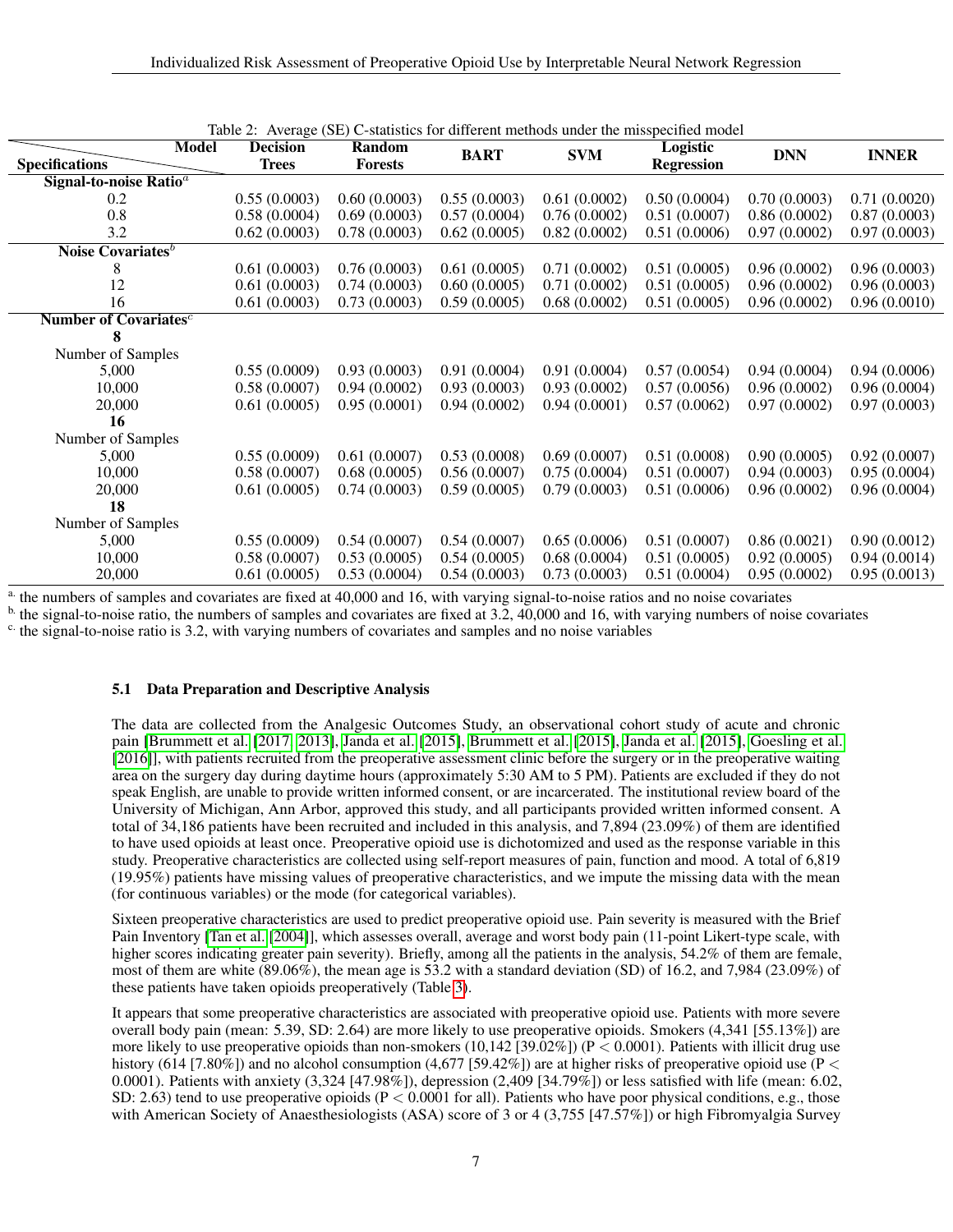Score (mean: 8.34, SD: 5.25), are more likely to use preoperative opioids ( $P < 0.001$  for all). Preoperative opioid use is also associated with high BMI (mean: 30.74, SD: 7.74), sleep apnea (2,250 [29.15%]), race (Asian: 39[0.49%]) and surgical type  $(P < 0.0001$  for all).

### 5.2 Prediction Performance Evaluation

We compare the prediction performance of INNER with that of DNN and the logistic regression. We randomly split the data into the training and testing parts. Data imputation is then performed for the training and testing data separately. After training the INNER model using the training data, we test the prediction performance on the testing data. We conduct 100 independent trials by repeating the same procedure. We compare INNER with DNN and the logistic regression in accuracy, C-statistic, sensitivity, specificity and balance accuracy (the average of sensitivity and specificity).

Since the outcome data are unbalanced, we further propose a balanced subsampling strategy to avoid overfitting. That is, we split each training dataset into the opioid user and non-user groups. Among the non-user group, we randomly select the same number of patients as in the user group, append them to the user group and form a "balanced" dataset. We repeat the same procedure five times, generating five datasets and training five models on them. We then apply these five models to the testing data and compute the probability of taking opioids by averaging the probabilities estimated by these models. We also use different thresholds to predict whether a patient takes opioids. For example, the threshold can be 50.00% or 23.09%, the prevalence of taking opioids in the original data; patients with estimated probabilities of taking opioids higher than the threshold are predicted as using opioids.

The architecture of INNER is the same as the example shown in Figure [1.](#page-2-1) There are multiple hidden layers in each of the neural network,  $F_L(Z_i; \alpha)$  and  $F_L(Z_i; \beta)$ . The last hidden layer has a linear activation function while the other layers have a ReLu activation function. We tune the number of layers and the number of hidden neurons in each layer based on the metrics we mentioned above. The best architecture has three hidden layers, each with 250, 125 and 1 hidden neuron, respectively.

When tuning the architecture of INNER, we vary the number of hidden layers and the number of neurons in each layer for  $F_L(\mathbf{Z}_i;\boldsymbol{\alpha})$  and  $F_L(\mathbf{Z}_i;\boldsymbol{\beta})$  and compare the different architectures based on accuracy, C-statistic, sensitivity, specificity and balance accuracy. We vary the number of hidden layers from 2 to 5, and the number of neurons in the first layer to be 125, 250 or 500. We set the number of neurons in the last layer to be 1. Each of the rest hidden layers has half of the previous layer's neurons. In Section B of the Supplementary Material, we show the performance of the best architecture and two other more complicated architectures.

For DNN, we define multiple inputs based on the nature of preoperative characteristics. We classify the characteristics into three categories, un-modifiable such as gender and race, modifiable such as BMI, alcohol and smoking status, and directly pain-related such as pain severity and Fibromyalgia Survey Score. As shown in Appendix A, each input is passed to the same structure of hidden layers by a ReLu activation function with different parameters, and is concatenated and passed to the output layer. We tune the number of hidden layers and the number of neurons in each layer before concatenation. The best architecture before concatenation has two layers and the number of hidden neurons in each of the corresponding layers is 500 and 250. After concatenation, there is one hidden layer with 15 neurons. The loss function and optimizer of DNN is the same as that of INNER. In Section B of the Supplementary Material, we shows the performance of the best architecture and two other more complicated architectures.

The INNER model achieves similar prediction power as DNN and is better than the logistic regression. We assess the performance of the three models with the best architectures using different sampling strategies and different; see Section B of the Supplementary Material. All the three models achieve the best balance accuracy with balance sampling and 0.5 as the threshold. Table [4](#page-9-0) report the best performance of three models. The INNER and DNN achieve better performance in all four metrics (accuracy, sensitivity, specificity and balance accuracy) compared to the logistic regression. Moreover, there is no significant difference between the performance of INNER (accuracy: 0.72, SE: 0.0029; sensitivity: 0.69, SE: 0.0052; specificity: 0.73, SE: 0.0052; and balance accuracy: 0.71, SE: 0.0008) and DNN (accuracy: 0.72, SE: 0.0017; sensitivity: 0.694, SE: 0.0043; specificity: 0.73, SE: 0.0034; and balance accuracy: 0.71, SE: 0.0007).

## 5.3 Subgroup Analysis

We identify different subgroups based on the local false discovery rates [\[Efron](#page-21-8) [\[2004,](#page-21-8) [2007a,](#page-21-9)[b\]](#page-21-10)] by looking at the distributions of the estimated POT and BOT. We then perform descriptive analysis on each of the subgroups and report the means (standard deviations) for continuous preoperative characteristics, and the frequencies (percentages) for categorical preoperative characteristics. We also estimate the probability of taking preoperative opioids for each patient with different pain scores and plot the average probability of taking preoperative opioids for each subgroup.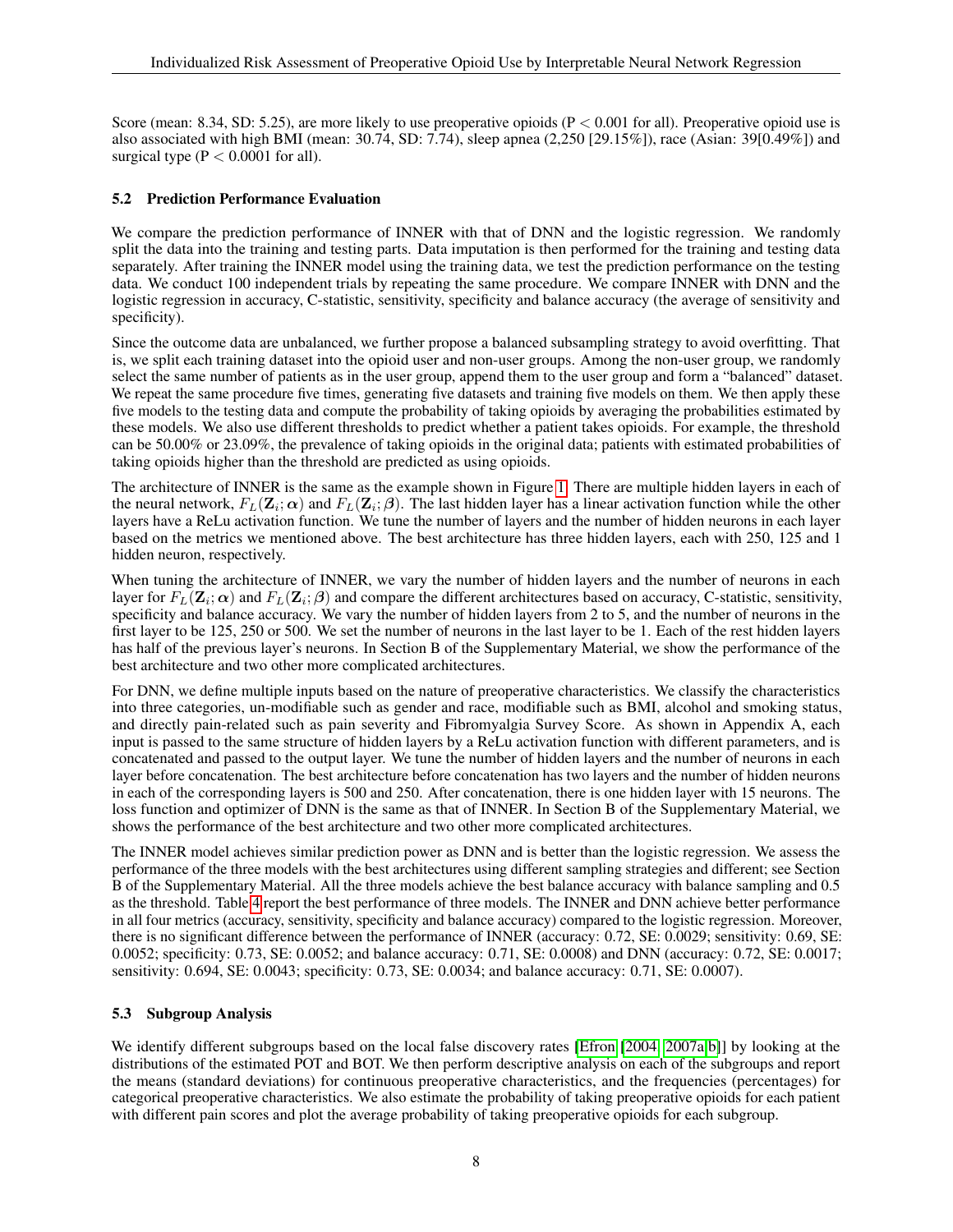<span id="page-8-0"></span>

|                                   | Table 3: Comparisons of Baseline Characteristics <sup><math>a, b, c</math></sup> |                   |                      |                 |
|-----------------------------------|----------------------------------------------------------------------------------|-------------------|----------------------|-----------------|
|                                   | <b>Overall</b>                                                                   | <b>Opioid Use</b> | <b>No Opioid Use</b> | P Value         |
|                                   | $(N=34,186)$                                                                     | $(N=7,894)$       | $(N=26,292)$         |                 |
| BMI                               | 29.90(7.18)                                                                      | 30.74(7.74)       | 29.64(6.98)          | $\sqrt{0.0001}$ |
| Age                               | 53.19 (16.15)                                                                    | 53.37 (14.97)     | 53.14 (16.49)        | 0.2441          |
| Fibromyalgia Survey Score         | 5.47(4.63)                                                                       | 8.34(5.25)        | 4.61(4.05)           | < 0.0001        |
| Satisfaction with Life            | 7.03(2.57)                                                                       | 6.02(2.63)        | 7.33(2.47)           | < 0.0001        |
| <b>Charlson Comorbidity Index</b> | 1.68(3.30)                                                                       | 1.65(3.32)        | 1.69(3.29)           | 0.3037          |
| Overall BPI Score                 | 3.21(2.86)                                                                       | 5.39(2.64)        | 2.55(2.58)           | < 0.0001        |
| Gender                            |                                                                                  |                   |                      | 0.2605          |
| Female                            | 18,530 (54.20)                                                                   | 4,323 (54.76)     | 14,207 (54.04)       |                 |
| Male                              | 15,656 (45.80)                                                                   | 3,571 (45.24)     | 12,085 (45.96)       |                 |
| Race                              |                                                                                  |                   |                      | < 0.0001        |
| White                             | 30,445 (89.06)                                                                   | 6,979 (88.41)     | 23,466 (89.25)       |                 |
| African American                  | 1,780(5.21)                                                                      | 529 (6.70)        | 1,251(4.76)          |                 |
| Asian                             | 467(1.37)                                                                        | 39(0.49)          | 428(1.63)            |                 |
| Other                             | 1,494 (4.37)                                                                     | 347 (4.40)        | 1,147(4.36)          |                 |
| Tobacco use                       |                                                                                  |                   |                      | < 0.0001        |
| No                                | 19,384 (57.24)                                                                   | 3,533 (44.87)     | 15,851 (60.98)       |                 |
| Yes                               | 14,483 (42.76)                                                                   | 4,341 (55.13)     | 10,142 (39.02)       |                 |
| Alcohol consumption               |                                                                                  |                   |                      | < 0.0001        |
|                                   | 18,755 (55.39)                                                                   |                   |                      |                 |
| No                                |                                                                                  | 4,677 (59.42)     | 14,078 (54.17)       |                 |
| Yes                               | 15,105 (44.61)                                                                   | 3,194 (40.58)     | 11,911 (45.83)       |                 |
| Illicit drug use                  |                                                                                  |                   |                      | < 0.0001        |
| No                                | 32,382 (95.61)                                                                   | 7,260 (92.20)     | 25,122 (96.65)       |                 |
| Yes                               | 1,486 (4.39)                                                                     | 614(7.80)         | 872 (3.35)           |                 |
| Sleep apnea                       |                                                                                  |                   |                      | < 0.0001        |
| No                                | 25,210 (75.96)                                                                   | 5,468 (70.85)     | 19,742 (77.51)       |                 |
| Yes                               | 7,977 (24.04)                                                                    | 2,250 (29.15)     | 5,727 (22.49)        |                 |
| Depression                        |                                                                                  |                   |                      | < 0.0001        |
| N <sub>0</sub>                    | 24,278 (80.40)                                                                   | 4,515(65.21)      | 19,763 (84.91)       |                 |
| Yes                               | 5,920 (19.60)                                                                    | 2,409 (34.79)     | 3,511 (15.09)        |                 |
| Anxiety                           |                                                                                  |                   |                      | < 0.0001        |
| N <sub>0</sub>                    | 19,368 (64.15)                                                                   | 3,604 (52.02)     | 15,764 (67.77)       |                 |
| Yes                               | 10,822 (35.85)                                                                   | 3,324 (47.98)     | 7,498 (32.23)        |                 |
| <b>ASA</b> Score                  |                                                                                  |                   |                      | < 0.0001        |
| $1 - 2$                           | 21,898 (64.06)                                                                   | 4,139 (52.43)     | 17,759 (67.55)       |                 |
| $3 - 4$                           | 12,288 (35.94)                                                                   | 3,755 (47.57)     | 8,533 (32.45)        |                 |
| <b>Body Group</b>                 |                                                                                  |                   |                      | < 0.0001        |
| Head                              | 3,714 (11.06)                                                                    | 745 (9.52)        | 2,969 (11.53)        |                 |
| Neck                              | 4,150 (12.36)                                                                    | 806 (10.30)       | 3,344 (12.99)        |                 |
| Thorax                            | 2,167(6.45)                                                                      | 363 (4.64)        | 1,804(7.01)          |                 |
| Intrathoracic                     | 15,53 (4.62)                                                                     | 244 (3.12)        | 1,309(5.08)          |                 |
| Shoulder/Axilla                   | 1854 (5.52)                                                                      | 321 (4.10)        | 1,533(5.95)          |                 |
| Upper Arm & Elbow                 | 245 (0.73)                                                                       | 88 (1.12)         | 157(0.61)            |                 |
| Forearm, Wrist, Hand              | 1359 (4.05)                                                                      | 348 (4.45)        | 1,011(3.93)          |                 |
|                                   |                                                                                  |                   | 2,533 (9.84)         |                 |
| Upper Abdomen                     | 3,298 (9.82)<br>4,963 (14.78)                                                    | 765 (9.77)        |                      |                 |
| Lower Abdomen                     |                                                                                  | 962 (12.29)       | 4,001 (15.54)        |                 |
| Spine/Spinal Cord                 | 1,472 (4.38)                                                                     | 841 (10.74)       | 631(2.45)            |                 |
| Perineum                          | 3497 (10.41)                                                                     | 728 (9.30)        | 2,769 (10.75)        |                 |
| Pelvis (Except Hip)               | 125(0.37)                                                                        | 53 (0.68)         | 72 (0.28)            |                 |
| Upper Leg (Except Knee)           | 1,582 (4.71)                                                                     | 567 (7.24)        | 1,015(3.94)          |                 |
| Knee/Popliteal                    | 1,933 (5.76)                                                                     | 401(5.12)         | 1,532(5.95)          |                 |
| Lower Leg                         | 772 (2.30)                                                                       | 309 (3.95)        | 463 (1.80)           |                 |
| Other                             | 896 (2.67)                                                                       | 287 (3.67)        | 609 (2.36)           |                 |

Table 3: Comparisons of Baseline Characteristics $a,b,c$ 

a. mean (SD) for each continuous characteristic is reported

b. frequency (percentage) for each categorical characteristic is reported

<sup>c.</sup>  $\chi^2$  test or unpaired 2-tailed t test is used to assess the univariate differences between non-users and opioid users as appropriate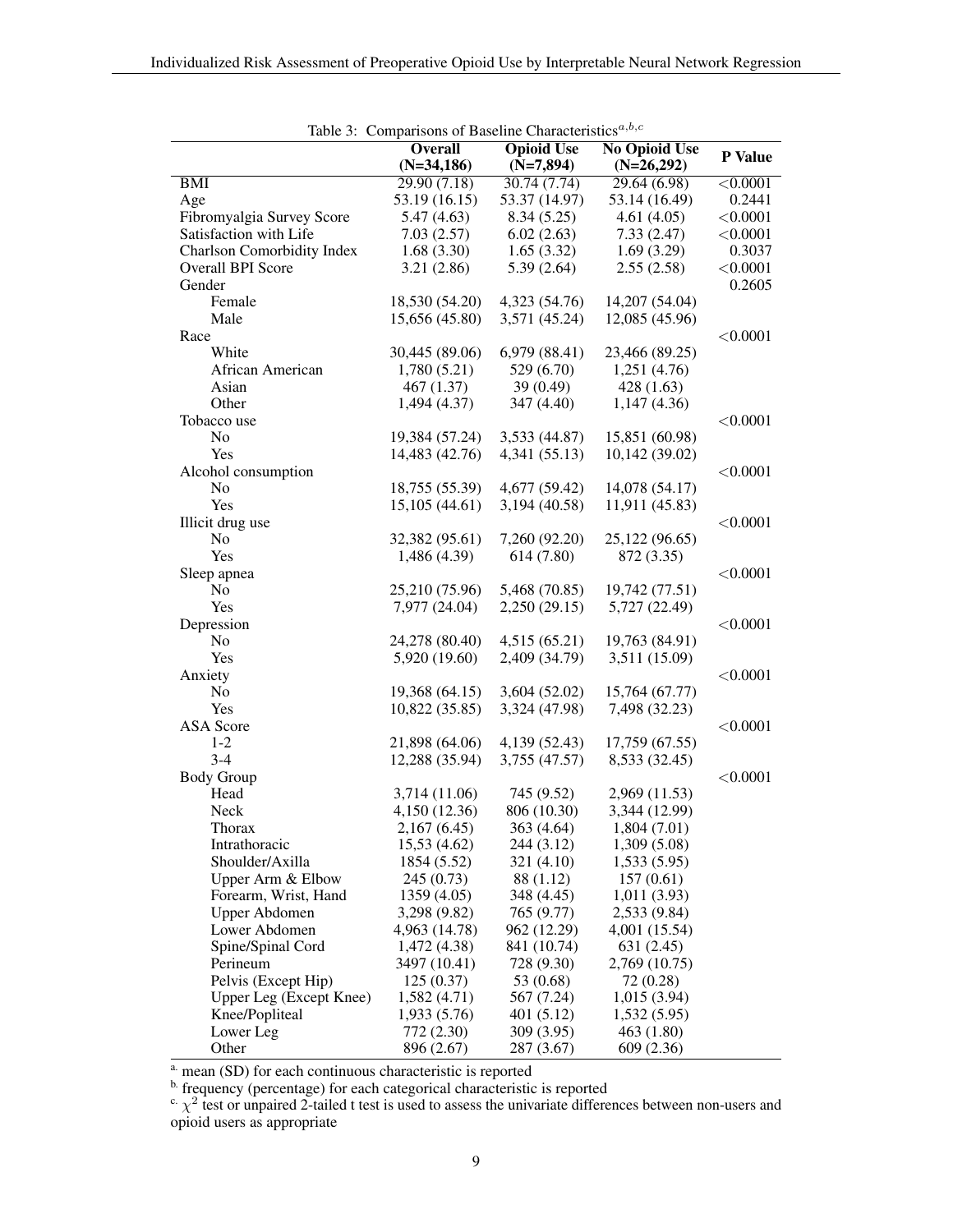<span id="page-9-0"></span>

| TWOTE IT COMMODIATIONS OF MEDWER COOMMON OF MY HIM WAS TRUNK WHEN |                            |                            |              |  |  |  |  |
|-------------------------------------------------------------------|----------------------------|----------------------------|--------------|--|--|--|--|
|                                                                   | <b>Deep Neural Network</b> | <b>Logistic Regression</b> | <b>INNER</b> |  |  |  |  |
| C-statistic                                                       | 0.78(0.0006)               | 0.76(0.0027)               | 0.78(0.0006) |  |  |  |  |
| Accuracy                                                          | 0.76(0.0017)               | 0.63(0.0129)               | 0.72(0.0029) |  |  |  |  |
| Sensitivity                                                       | 0.69(0.0043)               | 0.67(0.0261)               | 0.69(0.0052) |  |  |  |  |
| Specificity                                                       | 0.73(0.0034)               | 0.62(0.0238)               | 0.73(0.0052) |  |  |  |  |
| <b>Balance Accuracy</b>                                           | 0.71(0.0007)               | 0.64(0.0049)               | 0.71(0.0008) |  |  |  |  |

Table 4: Comparisons of Model Goodness-of-fit with the AOS data $a,b$ 

a. the results are obtained under the best architecture (for DNN and INNER) with the balanced subsampling strategy and a threshold of 0.5. For the performance of different sampling strategies, thresholds or structures, refer to Appendix B

b. based on 100 random splits.

Our results lead to six subgroups (Fig [2\)](#page-9-1) by controlling the local false discovery rate at 0.2. These subgroups include normal BOT & low POT (4,889 patients), normal BOT & normal POT (25,581 patients), normal BOT & high POT (3,579 patients), high BOT & low POT (67 patients), high BOT & normal POT (47 patients) and high BOT & high POT (6 patients). We estimate the probability of taking preoperative opioids with different pain scores stratified by subgroups in Fig [2.](#page-9-1) For the high BOT & high POT subgroup and the high BOT & normal POT subgroup, the probability of taking opioids exceeds 0.5 when the pain score is relatively low (high BOT & high POT: 0.2; high BOT & normal POT: 1.1), indicating these two subgroups have a high risk of taking preoperative opioids. The probability of taking opioids only exceeds 0.5 at the pain score of 6.0 for the high BOT & low POT subgroup and 6.3 for the normal BOT  $\&$ high POT subgroup, and these two subgroups are considered as a moderate risk group. Finally, the normal BOT & normal POT subgroup has probability of taking opioids higher than 0.5 only when the pain score is larger than 8.6, and the probability for normal BOT  $\&$  low POT is lower than 0.5 even when the pain score is 10. Thus, the normal BOT  $\&$ normal POT subgroup and normal BOT & low POT subgroup are considered as a low risk group.

<span id="page-9-1"></span>

Figure 2: Estimated Probability of Taking Preoperative Opioids Against Pain Score Stratified by Risk Groups

Tables [5](#page-11-0) and [6](#page-12-0) show the characteristics for each subgroup. Patients in the high risk group (high BOT & normal and high BOT & high POT) and the moderate risk group (normal BOT & high POT and high BOT & low POT) tend to be more obese, younger, and have higher Fibromyalgia Survey Scores and higher Charlson Comorbidity Indices than those in the low risk group. African Americans constitute about 17% of patients in the high risk group, while there are only 5% African Americans in the low risk group. Most of patients (100% for high BOT  $\&$  normal POT group and 83% for high BOT & high POT group) in the high risk group have tobacco consumption. Patients are more likely to have illicit drug use history and sleep apnea in the high and moderate risk groups than in the low risk group. A large portion of patients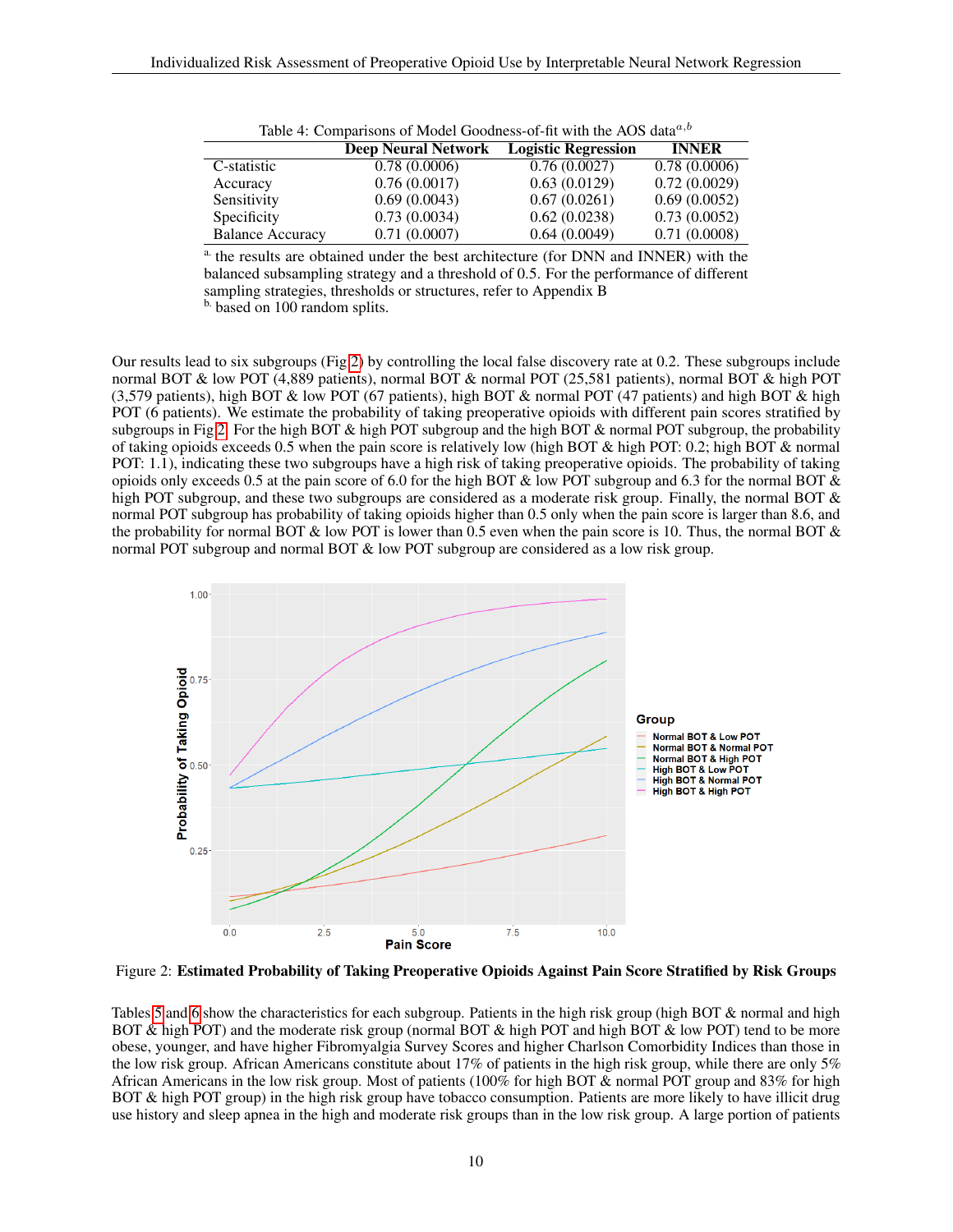in the high risk group (high BOT & normal POT: 97.83%, high BOT & high POT: 66.67%) have an ASA score of 3 or above, indicating a very poor overall physical condition.

We also perform an ANCOVA-type analysis to understand the importance of each covariate's contributions to the developed risk scores (Table [5,](#page-11-0) Table [6\)](#page-12-0). Specifically, we use the log-transformed POT and BOT as response variables to fit separate linear models and calculate  $R^2$  for each preoperative characteristic. Based on the  $R^2$ , Fibromyalgia Survey Score and ASA Score explain the most variations of BOT, while Fibromyalgia Survey Score, age and Charlson Comorbidity Index explain the most variations of POT.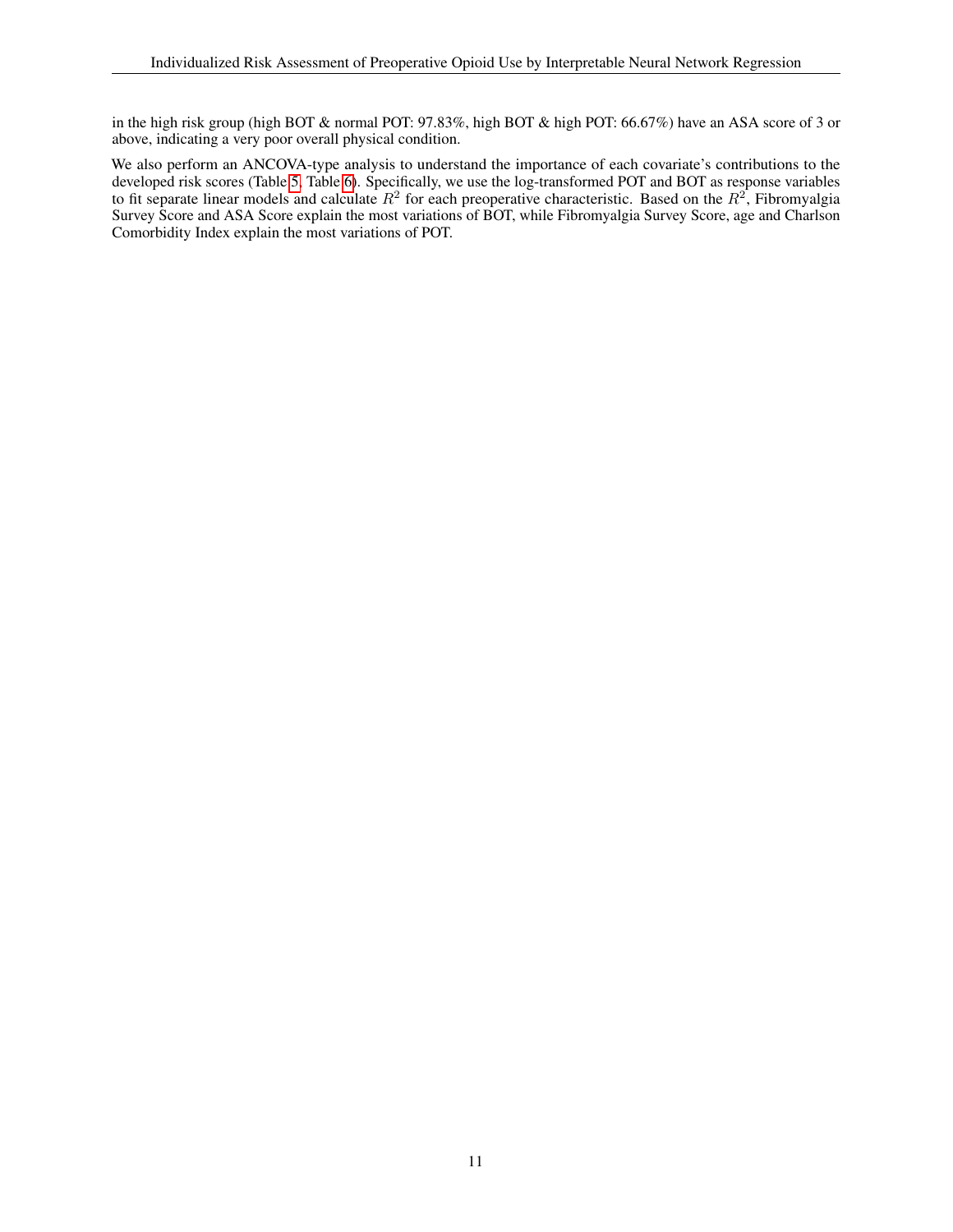<span id="page-11-0"></span>

|                            | <b>Normal BOT</b><br><b>Low POT</b><br>$(N=4,889)$ | <b>Normal BOT</b><br><b>Normal POT</b><br>$(N=25,581)$ | <b>Normal BOT</b><br><b>High POT</b><br>$(N=3,597)$ | <b>High BOT</b><br><b>Low POT</b><br>$(N=67)$ | <b>High BOT</b><br><b>Normal POT</b><br>$(N=46)$ | <b>High BOT</b><br><b>High POT</b><br>$(N=6)$ | $\mathbf{R}^2$<br>$(BOT, \% )$ | ${\bf R^2}$<br>$(POT,\%)$ |
|----------------------------|----------------------------------------------------|--------------------------------------------------------|-----------------------------------------------------|-----------------------------------------------|--------------------------------------------------|-----------------------------------------------|--------------------------------|---------------------------|
| <b>POT</b>                 | 1.13(0.07)                                         | 1.31(0.05)                                             | 1.54(0.12)                                          | 1.05(0.13)                                    | 1.27(0.06)                                       | 1.79(0.49)                                    |                                |                           |
| <b>BOT</b>                 | 0.14(0.10)                                         | 0.12(0.08)                                             | 0.09(0.07)                                          | 0.77(0.14)                                    | 0.78(0.13)                                       | 0.94(0.38)                                    |                                |                           |
| <b>BMI</b>                 | 29.63 (7.28)                                       | 29.62(6.41)                                            | 32.18 (10.31)                                       | 33.99 (9.27)                                  | 28.95 (8.80)                                     | 36.44 (23.02)                                 | 0.91                           | 1.29                      |
| Age                        | 52.27 (19.17)                                      | 55.02 (14.74)                                          | 41.68 (16.48)                                       | 47.58 (10.61)                                 | 50.2 (12.97)                                     | 28.5(6.98)                                    | 1.86                           | 2.87                      |
| Fibromyalgia Survey Score  | 1.16(3.20)                                         | 5.45(4.62)                                             | 5.38(4.43)                                          | 2.1(7.47)                                     | 4.2(9.55)                                        | 8.83 (13.72)                                  | 9.47                           | 8.22                      |
| Satisfaction with Life     | 9.27(1.45)                                         | 6.99(2.58)                                             | 7.29(2.75)                                          | 9.6(1.59)                                     | 8.7(2.84)                                        | 8.5(2.51)                                     | 2.89                           | 1.18                      |
| Charlson Comorbidity Index | 1.13(3.07)                                         | 1.63(3.07)                                             | 2.77(4.55)                                          | 3(4.86)                                       | 2(4.08)                                          | 6.67(5.39)                                    | 0.06                           | 2.75                      |
| Gender                     |                                                    |                                                        |                                                     |                                               |                                                  |                                               | 0.60                           | 0.08                      |
| Female                     | 2,557(52.30)                                       | 13,854 (54.16)                                         | 2,056 (57.16)                                       | 38 (56.72)                                    | 21(45.65)                                        | 4(66.67)                                      |                                |                           |
| Male                       | 23,32 (47.70)                                      | 11,727 (45.84)                                         | 1,541 (42.84)                                       | 29 (43.28)                                    | 25(54.35)                                        | 2(33.33)                                      |                                |                           |
| Race                       |                                                    |                                                        |                                                     |                                               |                                                  |                                               | 0.22                           | 0.03                      |
| White                      | 4,266 (87.26)                                      | 22,915 (89.58)                                         | 3,171 (88.16)                                       | 52 (77.61)                                    | 36 (78.26)                                       | 5(83.33)                                      |                                |                           |
| African American           | 288 (5.89)                                         | 1,263(4.94)                                            | 208(5.78)                                           | 12(17.91)                                     | 8 (17.39)                                        | 1(16.67)                                      |                                |                           |
| Asian                      | 95(1.94)                                           | 327(1.28)                                              | 44(1.22)                                            | 1(1.49)                                       | 0(0.00)                                          | 0(0.00)                                       |                                |                           |
| Other                      | 240 (4.91)                                         | 1,076(4.21)                                            | 174(4.84)                                           | 2(2.99)                                       | 2(4.35)                                          | 0(0.00)                                       |                                |                           |
| Tobacco use                |                                                    |                                                        |                                                     |                                               |                                                  |                                               | 16.96                          | 0.69                      |
| N <sub>o</sub>             | 3,217 (65.80)                                      | 14,417 (56.36)                                         | 2,064 (57.38)                                       | 4(5.97)                                       | 0(0.00)                                          | 1(16.67)                                      |                                |                           |
| Yes                        | 1,672(34.20)                                       | 11,164 (43.64)                                         | 1,533 (42.62)                                       | 63 (94.03)                                    | 46(100)                                          | 5(83.33)                                      |                                |                           |
| Alcohol consumption        |                                                    |                                                        |                                                     |                                               |                                                  |                                               | 1.36                           | < 0.01                    |
| N <sub>0</sub>             | 2,807(57.41)                                       | 14,026 (54.83)                                         | 2,150 (59.77)                                       | 56 (83.58)                                    | 38 (82.61)                                       | 4(66.67)                                      |                                |                           |
| Yes                        | 2,082 (42.59)                                      | 11,555 (45.17)                                         | $1,447$ (40.23)                                     | 11(16.42)                                     | 8 (17.39)                                        | 2(33.33)                                      |                                |                           |
| Illicit drug use           |                                                    |                                                        |                                                     |                                               |                                                  |                                               | 0.97                           | < 0.01                    |
| N <sub>o</sub>             | 4,718 (96.50)                                      | 24,506 (95.80)                                         | 3,380 (93.97)                                       | 60(89.55)                                     | 32(69.57)                                        | 4(66.67)                                      |                                |                           |
| Yes                        | 171(3.50)                                          | 1,075(4.20)                                            | 217(6.03)                                           | 7(10.45)                                      | 14(30.43)                                        | 2(33.33)                                      |                                |                           |
| Sleep apnea                |                                                    |                                                        |                                                     |                                               |                                                  |                                               | 1.48                           | 0.02                      |
| N <sub>o</sub>             | 3,948 (80.75)                                      | 19,352 (75.65)                                         | 2,843 (79.04)                                       | 36(53.73)                                     | 25(54.35)                                        | 5(83.33)                                      |                                |                           |
| Yes                        | 941 (19.25)                                        | 6,229(24.35)                                           | 754 (20.96)                                         | 31 (46.27)                                    | 21(45.65)                                        | 1(16.67)                                      |                                |                           |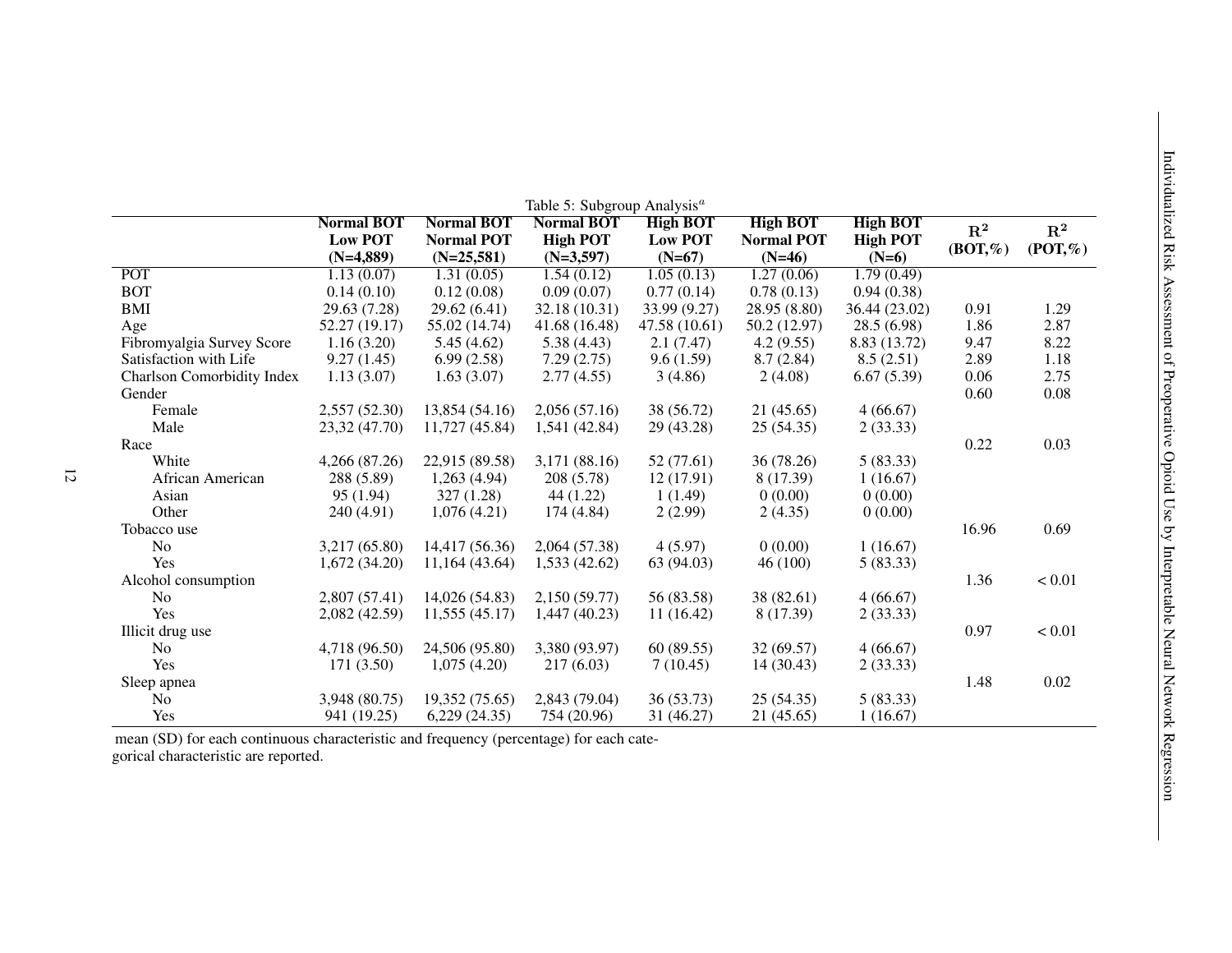<span id="page-12-0"></span>

|                         | <b>Normal BOT</b><br><b>Low POT</b><br>$(N=4,889)$ | <b>Normal BOT</b><br><b>Normal POT</b><br>$(N=25,581)$ | <b>Normal BOT</b><br><b>High POT</b><br>$(N=3,597)$ | <b>High BOT</b><br><b>Low POT</b><br>$(N=67)$ | Table 6: Subgroup Analysis <sup>a</sup> (Continued)<br><b>High BOT</b><br><b>Normal POT</b><br>$(N=46)$ | <b>High BOT</b><br><b>High POT</b><br>$(N=6)$ | $\mathbf{R}^2$<br>$(BOT, \% )$ | $\mathbf{R}^2$<br>$($ POT, $%$ |
|-------------------------|----------------------------------------------------|--------------------------------------------------------|-----------------------------------------------------|-----------------------------------------------|---------------------------------------------------------------------------------------------------------|-----------------------------------------------|--------------------------------|--------------------------------|
| Depression              |                                                    |                                                        |                                                     |                                               |                                                                                                         |                                               | 1.50                           | 0.29                           |
| N <sub>0</sub>          | 4,692 (95.97)                                      | 20,444 (79.92)                                         | 3,022(84.01)                                        | 63 (94.03)                                    | 40 (86.96)                                                                                              | 5(83.33)                                      |                                |                                |
| Yes                     | 197(4.03)                                          | 5,137 (20.08)                                          | 575 (15.99)                                         | 4(5.97)                                       | 6(13.04)                                                                                                | 1(16.67)                                      |                                |                                |
| Anxiety                 |                                                    |                                                        |                                                     |                                               |                                                                                                         |                                               | 0.79                           | 0.20                           |
| N <sub>o</sub>          | 4,383 (89.65)                                      | 16,567 (64.76)                                         | 2,308 (64.16)                                       | 62 (92.54)                                    | 40 (86.96)                                                                                              | 4(66.67)                                      |                                |                                |
| Yes                     | 506(10.35)                                         | 9,014 (35.24)                                          | 1,289 (35.84)                                       | 5(7.46)                                       | 6(13.04)                                                                                                | 2(33.33)                                      |                                |                                |
| ASA score               |                                                    |                                                        |                                                     |                                               |                                                                                                         |                                               | 8.26                           | < 0.01                         |
| $0 - 2$                 | 3,389 (69.32)                                      | 16,102(62.95)                                          | 2402 (66.78)                                        | 2(2.99)                                       | 1(2.17)                                                                                                 | 2(33.33)                                      |                                |                                |
| $3 - 4$                 | 1,500 (30.68)                                      | 9,479 (37.05)                                          | 1,195(33.22)                                        | 65 (97.01)                                    | 45 (97.83)                                                                                              | 4(66.67)                                      |                                |                                |
| Body area               |                                                    |                                                        |                                                     |                                               |                                                                                                         |                                               | 2.05                           | 2.29                           |
| Head                    | 835 (17.08)                                        | 2,507 (9.80)                                           | 361 (10.04)                                         | 9(13.43)                                      | 1(2.17)                                                                                                 | 1(16.67)                                      |                                |                                |
| Neck                    | 480 (9.82)                                         | 3,198(12.5)                                            | 460 (12.79)                                         | 5(7.46)                                       | 6(13.04)                                                                                                | 1(16.67)                                      |                                |                                |
| <b>Thorax</b>           | 286 (5.85)                                         | 1,660(6.49)                                            | 214(5.95)                                           | 4(5.97)                                       | 3(6.52)                                                                                                 | 0(0.00)                                       |                                |                                |
| Intrathoracic           | 332 (6.79)                                         | 1,095(4.28)                                            | 120(3.34)                                           | 5(7.46)                                       | 1(2.17)                                                                                                 | 0(0.00)                                       |                                |                                |
| Shoulder/Axilla         | 279 (5.71)                                         | 1,399(5.47)                                            | 170(4.73)                                           | 5(7.46)                                       | 1(2.17)                                                                                                 | 0(0.00)                                       |                                |                                |
| Upper Arm & Elbow       | 18(0.37)                                           | 189(0.74)                                              | 36(1.00)                                            | 0(0.00)                                       | 2(4.35)                                                                                                 | 0(0.00)                                       |                                |                                |
| Forearm, Wrist, Hand    | 414 (8.47)                                         | 848 (3.31)                                             | 94(2.61)                                            | 3(4.48)                                       | 0(0.00)                                                                                                 | 0(0.00)                                       |                                |                                |
| <b>Upper Abdomen</b>    | 325(6.65)                                          | 2,443 (9.55)                                           | 506 (14.07)                                         | 16(23.88)                                     | 8 (17.39)                                                                                               | 0(0.00)                                       |                                |                                |
| Lower Abdomen           | 716 (14.65)                                        | 4,176 (16.32)                                          | 666 (18.52)                                         | 6(8.96)                                       | 3(6.52)                                                                                                 | 2(33.33)                                      |                                |                                |
| Spine/Spinal Cord       | 66 (1.35)                                          | 1,296(5.07)                                            | 102(2.84)                                           | 4(5.97)                                       | 4(8.70)                                                                                                 | 0(0.00)                                       |                                |                                |
| Perineum                | 416(8.51)                                          | 2,707 (10.58)                                          | 359 (9.98)                                          | 7(10.45)                                      | 8 (17.39)                                                                                               | 0(0.00)                                       |                                |                                |
| Pelvis (Except Hip)     | 12(0.25)                                           | 92 (0.36)                                              | 20(0.56)                                            | 0(0.00)                                       | 1(2.17)                                                                                                 | 0(0.00)                                       |                                |                                |
| Upper Leg (Except Knee) | 107(2.19)                                          | 1352 (5.29)                                            | 120(3.34)                                           | 0(0.00)                                       | 2(4.35)                                                                                                 | 1(16.67)                                      |                                |                                |
| Knee/Popliteal          | 424 (8.67)                                         | 1,384(5.41)                                            | 124(3.45)                                           | 0(0.00)                                       | 1(2.17)                                                                                                 | 0(0.00)                                       |                                |                                |
| Lower Leg               | 89 (1.82)                                          | 540(2.11)                                              | 140(3.89)                                           | 1(1.49)                                       | 1(2.17)                                                                                                 | 1(16.67)                                      |                                |                                |
| Other                   | 90(1.84)                                           | 695 (2.72)                                             | 105(2.92)                                           | 2(2.99)                                       | 4(8.7)                                                                                                  | 0(0.00)                                       |                                |                                |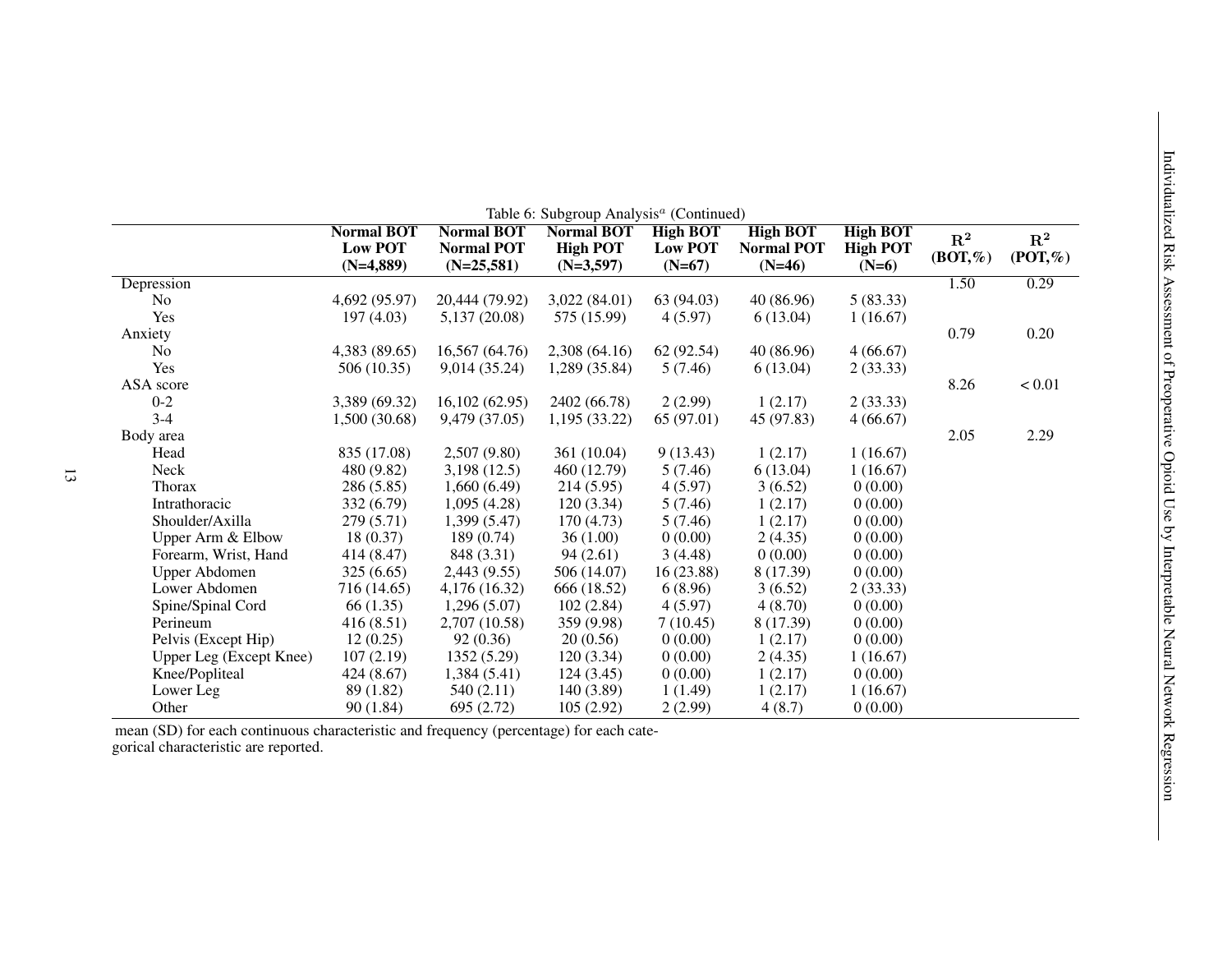#### 5.4 Discussion

The proposed INNER model achieves predictability comparable to DNN, but with more interpretability. The model leads to two metrics, BOT and POT, that may decipher the patterns of preoperative opioid use and explain the association between preoperative characteristics and preoperative opioid use. Patients with higher BMI and worse physical conditions (higher Charlson Comorbidity Indices, higher Fibromyalgia Survey Scores and higher ASA Scores) are more likely to consume preoperative opioids, and African American patients are more likely to be in the high and moderate risk groups. Patients with illicit drug use history and tobacco consumption are more likely to take preoperative opioids, while patients with alcohol consumption are less likely to have preoperative opioids. Patients with sleep apnea have a higher risk of taking preoperative opioids, as do patients expecting upper abdomen surgery. Detailed discussions of these subgroups can be found in the Appendix C.

Our results are largely consistent with the literature, which shows, for example, that patients with worse physical conditions are more likely to use preoperative opioids [\[Sullivan et al.](#page-21-11) [\[2005\]](#page-21-11), [Westermann et al.](#page-21-12) [\[2018\]](#page-21-12), [Goesling](#page-21-13) [et al.](#page-21-13) [\[2015\]](#page-21-13), [Meredith et al.](#page-21-14) [\[2019\]](#page-21-14)]. [Prentice et al.](#page-21-15) [\[2019\]](#page-21-15) find that high BMI and Black race are preoperative risk factors for opioid use. Younger patients are reported to have a higher risk of preoperative opioid use controlling for sociodemographics and clinical variables [\[Sullivan et al.](#page-21-16) [\[2006\]](#page-21-16)]. Similarly, [Lo-Ciganic et al.](#page-20-14) [\[2019\]](#page-20-14) find that age is the among the most important features for opioid overdose prediction. [Hah et al.](#page-21-17) [\[2015\]](#page-21-17) report that patients with poor sleep quality are more likely to have preoperative opioid use. Tobacco use is reported to be a risk factor of preoperative opioid use by many studies [\[Westermann et al.](#page-21-12) [\[2018\]](#page-21-12), [Meredith et al.](#page-21-14) [\[2019\]](#page-21-14)]. As for substance abuse, many studies find that subjects with drug use have higher risks of opioid use [\[Sullivan et al.](#page-21-16) [\[2006,](#page-21-16) [2005\]](#page-21-11)]. Both [Dong et al.](#page-20-13) [\[2019\]](#page-20-13) and [Che et al.](#page-20-15) [\[2017\]](#page-20-15) find that substance abuse history is among the most important features for opioid dependence prediction. [Sullivan et al.](#page-21-16) [\[2006\]](#page-21-16) find that there is no significant association between problem alcohol use and opioid prescription (OR: 0.63; 95% CI: 0.35-1.15). The direction of OR in their study is consistent with our results. [Sullivan](#page-21-11) [et al.](#page-21-11) [\[2005\]](#page-21-11) report a non-significant association between alcohol use and opioid prescription, though the direction is opposite from our study (OR: 1.32,  $P = 0.479$ ). More studies are warranted to identify the association between alcohol consumption and preoperative opioid use.

Finally, our proposed model can be extended to accommodate generalized linear models (GLMs) as discussed in [Tran et al.](#page-21-18) [\[2020\]](#page-21-18). Specifically, let  $g(\cdot)$  be a link function to link the conditional mean  $\mathbb{E}(y \mid x) = g^{-1}\{\eta(x)\}$  to covariates of interest (e.g., treatment or exposure), say, x, where  $\eta(x) = \beta_0 + \beta^\top x$ . In order to model the nonlinear effects of additional features z (e.g., demographics, biomarkers) on  $\eta$  and achieve model flexibility, we can extend deep neural network to model the individualized intercepts and coefficients, namely,  $\beta_0(z)$  and  $\beta(z)$ . As such, the predictor can be written as  $\eta(x, z) = \beta_0(z) + \beta(z)^\top x$ , which is to be linked to the conditional mean  $\mathbb{E}(y | x, z)$  via  $\mathbb{E}(y \mid x, z) = g^{-1} \{ \eta(x, z) \} = g^{-1} \{ \beta_0(z) + \boldsymbol{\beta}(z)^{\top} x \}.$ 

# 6 Conclusion

We have developed a new learning framework for robust predictions of outcomes in a more interpretable way. Beyond preoperative outcomes, we could use this approach to better predict and understand important postoperative outcomes such as opioid refill [\[Sekhri et al.](#page-21-19) [\[2018\]](#page-21-19)], new chronic opioid use [\[Brummett et al.](#page-21-4) [\[2017\]](#page-21-4)], hospital readmission, and opioid overdose. However, the best way to quantify the uncertainty of the estimates is still unknown. We will pursue this later.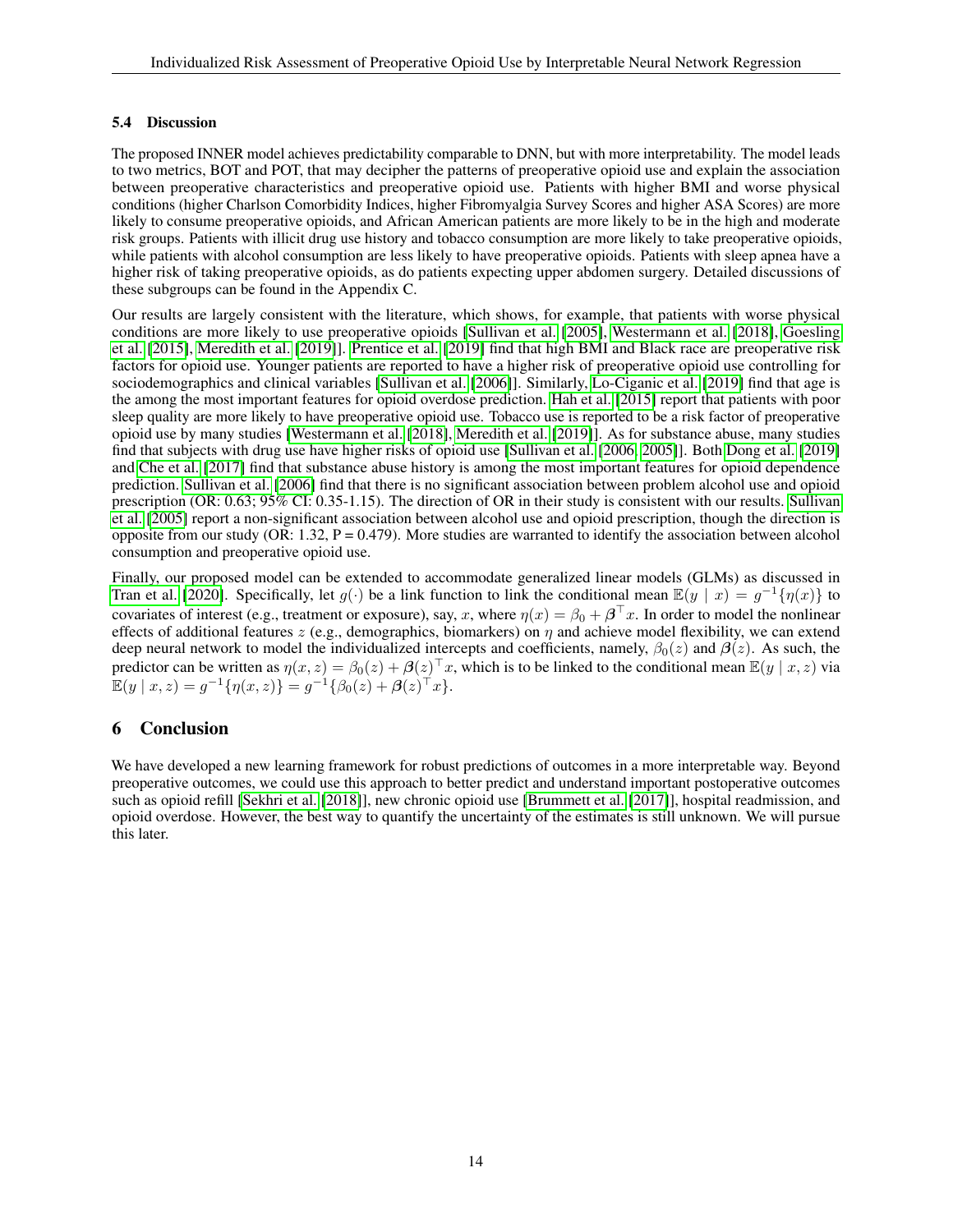#### APPENDIX



# Architecture of DNN

Figure A1: Architecture of DNN for the AOS Data. Input: preoperative characteristics are classified into three inputs:  $Z_1$  are un-modifiable characteristics, such as gender and race;  $Z_2$  are modifiable characteristics, such as BMI and smoking;  $Z_3$  are pain-related characteristics, such as Fibromyalgia Survey Score and pain severity. Layers: each category of inputs goes through the same structure: two hidden layers with a ReLu activation function. The first hidden layer has 500 neurons and the the second hidden layer has 125 neurons. The three structures are concatenated and passed onto a layer with 15 hidden neurons and a ReLu activation function. Output: estimated probability of preoperative opioid use.

#### B Sensitivity Analysis

Because stochastic gradient descent is sensitive to the choice of learning rates (LR), we use grid search to tune the learning rate. For the real data analysis, we tune the learning rate over a range from 0.005 to 0.1 with 20 equally spaced grid points, and find that  $LR = 0.01$  seems to strike a balance between stability and computational readiness. We also implement the adaptive SGD to analyze our data. Specifically, we have implemented three popular adaptive SGD algorithms, namely, "Adagrad", "Adadelta" and "Adam." Adagrad adapts the learning rate based on a sequence of subgradients [\[Duchi et al.](#page-21-20) [\[2011\]](#page-21-20)] to improve the robustness of SGD and avoid tuning the learning rate manually [\[Dean](#page-22-0) [et al.](#page-22-0) [\[2012\]](#page-22-0)], while Adadelta [\[Zeiler](#page-22-1) [\[2012\]](#page-22-1)] and Adam [\[Kingma and Ba](#page-22-2) [\[2014\]](#page-22-2)] only store an exponentially decaying average of subgradients [\[Zeiler](#page-22-1) [\[2012\]](#page-22-1)]. We conduct 100 experiments to compare the prediction performance using different optimizers. In each experiment, we randomly split data into the training and testing parts, and use the balanced subsampling strategy described in Section 5.2 to assess the performance on the testing data. The means and standard errors (se) of different metrics are summarized in Table [B1.](#page-15-0) We find that all four methods give similar performances, though SGD with a fixed  $LR = 0.01$  and Adam give the same C-statistic and sensitivity, slightly better than those obtained by Adagrad and Adadelta; all of these methods give the same balance accuracy.

The number of iterations is chosen to ensure the convergence of the algorithm (as shown in Fig [B2\)](#page-16-0). We have also varied the batch sizes and number of iterations to examine the stability of the results and find a batch size of 64 and an epoch of 200 give a reasonable performance. We have conducted sensitivity analysis to assess the robustness of SGD towards the choices of these hyperparameters, and we find that the model's C-statistic is fairly robust to them. Specifically, by varying the learning rate from 0.0075 to 0.0125, the batch size from 32 to 128 and the number of iterations from 200 to 250, the C-statistic of the obtained INNER model is around 0.78.

We have conducted additional sensitivity analyses to examine the performance of the model under various initialization schemes for the weights W and the biases b in the neural networks. We have explored using different weights, such as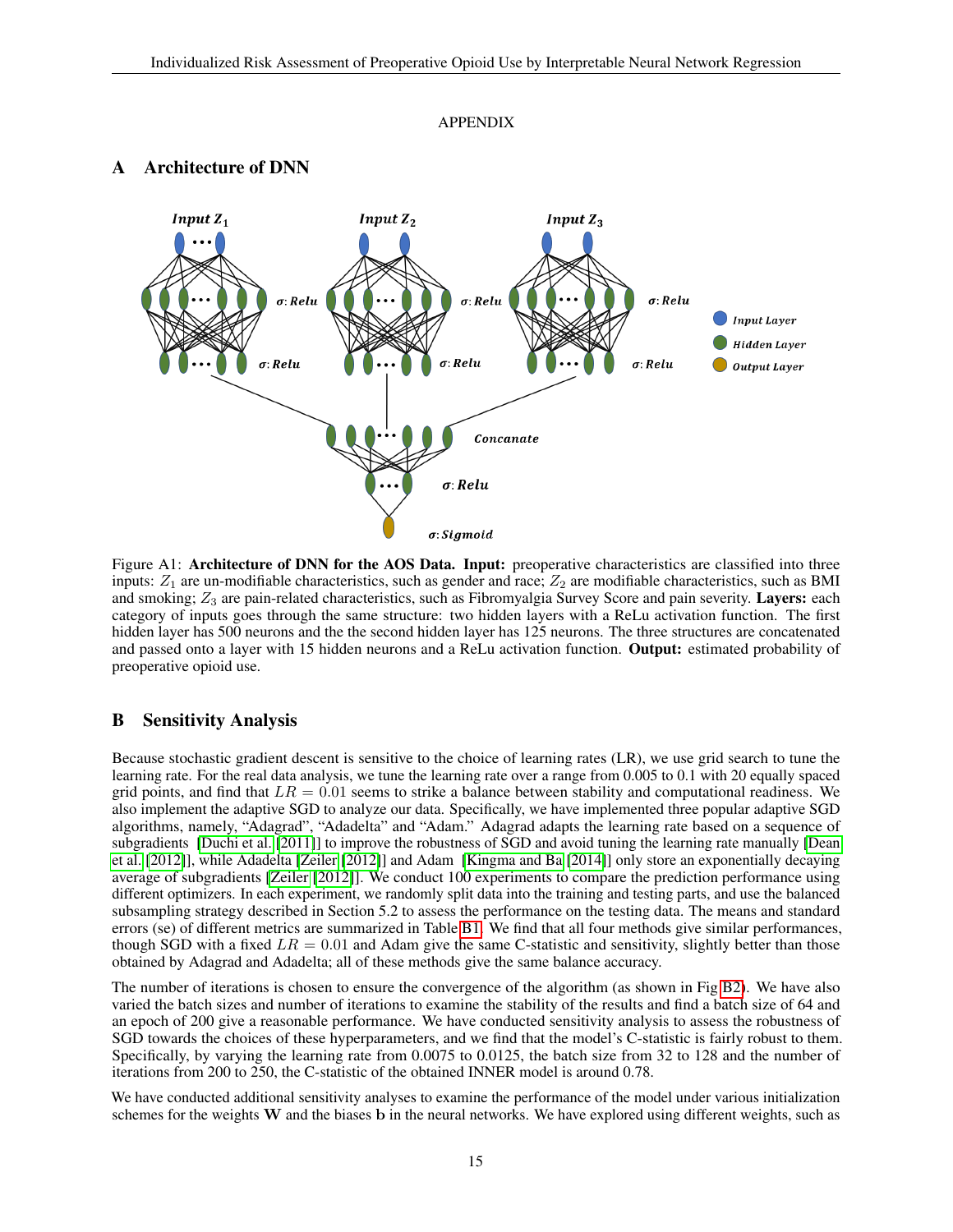<span id="page-15-0"></span>

| raone B 1: 1 regieron i enormanee or n'uvent come anneient optimizero |                 |              |              |              |  |  |  |
|-----------------------------------------------------------------------|-----------------|--------------|--------------|--------------|--|--|--|
|                                                                       | $SGD$ (LR=0.01) | Adagrad      | Adadelta     | Adam         |  |  |  |
| C-statistic                                                           | 0.78(0.0006)    | 0.77(0.0005) | 0.76(0.0006) | 0.78(0.0006) |  |  |  |
| Accuracy                                                              | 0.72(0.0029)    | 0.73(0.0011) | 0.73(0.0006) | 0.72(0.0009) |  |  |  |
| Sensitivity                                                           | 0.69(0.0052)    | 0.66(0.0022) | 0.66(0.0012) | 0.69(0.0020) |  |  |  |
| Specificity                                                           | 0.73(0.0052)    | 0.76(0.0019) | 0.76(0.0010) | 0.73(0.0017) |  |  |  |
| <b>Balance Accuracy</b>                                               | 0.71(0.0008)    | 0.71(0.0006) | 0.71(0.0005) | 0.71(0.0006) |  |  |  |

Table B1: Prediction Performance of INNER Using different Optimizers<sup> $a,b$ </sup>

<sup>a.</sup> used the balanced subsampling strategy and a threshold of 0.5

b. based on 100 random splits

Table B2: Average C-statistics (se) of INNER with Various Learning Rates, Batch Sizes and Epochs $a,b,c$ 

|            |               | $LR = 0.0075$ | $LR = 0.01$  | $LR = 0.0125$             |
|------------|---------------|---------------|--------------|---------------------------|
|            | $Epoch = 150$ | 0.78(0.0005)  | 0.78(0.0006) | 0.78(0.0006)              |
| $BS = 32$  | $Epoch = 200$ | 0.78(0.0005)  | 0.78(0.0007) | 0.78(0.0006)              |
|            | $Epoch = 250$ | 0.78(0.0005)  | 0.78(0.0007) | 0.78(0.0006)              |
|            | $Epoch = 150$ | 0.78(0.0006)  | 0.78(0.0007) | $\overline{0.78(0.0007)}$ |
| $BS = 64$  | $Epoch = 200$ | 0.78(0.0005)  | 0.78(0.0006) | 0.78(0.0006)              |
|            | $Epoch = 250$ | 0.78(0.0005)  | 0.78(0.0006) | 0.78(0.0005)              |
| $BS = 128$ | $Epoch = 150$ | 0.78(0.0006)  | 0.78(0.0006) | 0.78(0.0006)              |
|            | $Epoch = 200$ | 0.78(0.0006)  | 0.78(0.0006) | 0.78(0.0006)              |
|            | $Epoch = 250$ | 0.78(0.0006)  | 0.78(0.0005) | 0.78(0.0006)              |

a. used the balanced subsampling strategy and a threshold of 0.5

b. used SGD for optimization

c. based on 100 experiments

uniform and normal weights, for the initial weights [\[Glorot and Bengio](#page-22-3) [\[2010\]](#page-22-3), [He et al.](#page-22-4) [\[2015\]](#page-22-4)]. In particular, we have studied two versions of uniform weights: for a weight matrix  $\mathbf{W}_l \in \mathbf{R}^{k_{l+1} \times k_l}$ , where  $k_l$  and  $k_{l+1}$  are the numbers of input and output units of the *l*th layer, we initialize it with Uniform $\{-\sqrt{6/(k_l + k_{l+1})}, \sqrt{6/(k_l + k_{l+1})}\}$  following [Glorot and Bengio](#page-22-3) [\[2010\]](#page-22-3) (labeled as "Glorot uniform" in Table [B3,](#page-15-1) which reports the sensitivity analysis results); we also initialize the weight matrix with Uniform $(-\sqrt{6/k_l},\sqrt{6/k_l})$  following [He et al.](#page-22-4) [\[2015\]](#page-22-4) (labeled as "He uniform" in Table [B3\)](#page-15-1). For the normal weights, we use Normal $(0, 2/(k_l + k_{l+1}))$  as the initial weights following [Glorot and](#page-22-3) [Bengio](#page-22-3) [\[2010\]](#page-22-3) (labeled as "Glorot normal" in Table [B3\)](#page-15-1). Finally, for the bias vector b, we initialize it to be either all 0's or 1's for its components (labeled as "Zeros" or "Ones" in the column of bias initialization in Table [B3\)](#page-15-1). For each set-up, we find that the C-statistic of the model is fairly constant, which is 0.78 with varied initialized values of weights and biases.

<span id="page-15-1"></span>Table B3: Average (se) C-statistics with different Initializations of Weights and Biases $a,b,c$ 

| Weight Initialization | <b>Bias Initialization</b> | C-statistic  |
|-----------------------|----------------------------|--------------|
| Glorot uniform        | <b>Zeros</b>               | 0.78(0.0006) |
|                       | Ones                       | 0.78(0.0006) |
| Glorot normal         | <b>Zeros</b>               | 0.78(0.0005) |
|                       | Ones                       | 0.78(0.0005) |
|                       | <b>Zeros</b>               | 0.78(0.0008) |
| He uniform            | Ones                       | 0.78(0.0006) |

<sup>a.</sup> used the balanced subsampling strategy and a threshold of

0.5

b. used SGD for optimization

c. based on 100 experiments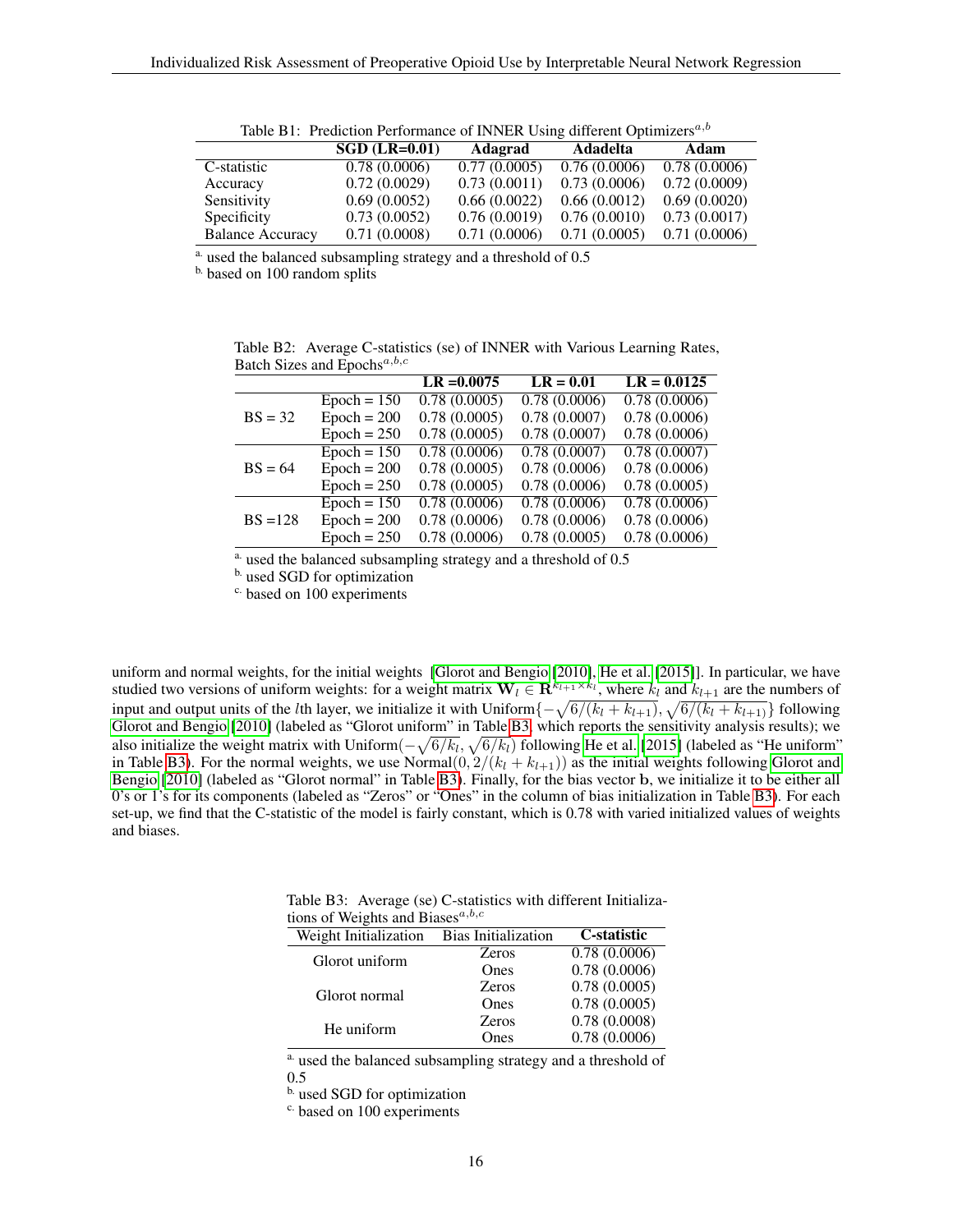<span id="page-16-0"></span>

<span id="page-16-1"></span>Figure B2: Learning Curve of INNER: Cross Entropy Loss Against Iteration For Training and Validation Data

| Table B4: Comparisons of the Prediction Performance using the AOS Data $a,b,c$ |                    |                   |                             |  |  |  |  |  |
|--------------------------------------------------------------------------------|--------------------|-------------------|-----------------------------|--|--|--|--|--|
|                                                                                | <b>Deep Neural</b> | Logistic          | <b>Interpretable Neural</b> |  |  |  |  |  |
|                                                                                | <b>Network</b>     | <b>Regression</b> | <b>Network Regression</b>   |  |  |  |  |  |
| <b>Preoperative Opioid Prevalence: 0.23</b>                                    |                    |                   |                             |  |  |  |  |  |
| C-statistic                                                                    | 0.78(0.0006)       | 0.62(0.0094)      | 0.78(0.0006)                |  |  |  |  |  |
| Threshold $= 0.50$                                                             |                    |                   |                             |  |  |  |  |  |
| Accuracy                                                                       | 0.80(0.0004)       | 0.70(0.0116)      | 0.80(0.0004)                |  |  |  |  |  |
| Sensitivity                                                                    | 0.33(0.0049)       | 0.43(0.0331)      | 0.31(0.0057)                |  |  |  |  |  |
| Specificity                                                                    | 0.94(0.0016)       | 0.78(0.0238)      | 0.94(0.0018)                |  |  |  |  |  |
| <b>Balance Accuracy</b>                                                        | 0.63(0.0017)       | 0.61(0.0071)      | 0.63(0.002)                 |  |  |  |  |  |
| Threshold = $0.23$                                                             |                    |                   |                             |  |  |  |  |  |
| Accuracy                                                                       | 0.72(0.0021)       | 0.69(0.0123)      | 0.73(0.0030)                |  |  |  |  |  |
| Sensitivity                                                                    | 0.69(0.0039)       | 0.44(0.0336)      | 0.68(0.0055)                |  |  |  |  |  |
| Specificity                                                                    | 0.73(0.0038)       | 0.77(0.025)       | 0.74(0.0054)                |  |  |  |  |  |
| <b>Balance Accuracy</b>                                                        | 0.71(0.0006)       | 0.61(0.007)       | 0.71(0.0007)                |  |  |  |  |  |
| <b>Preoperative Opioid Prevalence: 0.50</b>                                    |                    |                   |                             |  |  |  |  |  |
| C-statistic                                                                    | 0.78(0.0006)       | 0.73(0.0027)      | 0.78(0.0006)                |  |  |  |  |  |
| $Threshold = 0.50$                                                             |                    |                   |                             |  |  |  |  |  |
| Accuracy                                                                       | 0.73(0.0017)       | 0.63(0.0129)      | 0.72(0.0029)                |  |  |  |  |  |
| Sensitivity                                                                    | 0.69(0.0043)       | 0.67(0.0261)      | 0.69(0.0052)                |  |  |  |  |  |
| Specificity                                                                    | 0.73(0.0034)       | 0.62(0.0238)      | 0.73(0.0052)                |  |  |  |  |  |
| <b>Balance Accuracy</b>                                                        | 0.71(0.0007)       | 0.64(0.0049)      | 0.71(0.0008)                |  |  |  |  |  |
| Threshold $= 0.23$                                                             |                    |                   |                             |  |  |  |  |  |
| Accuracy                                                                       | 0.46(0.0044)       | 0.50(0.0130)      | 0.41(0.0056)                |  |  |  |  |  |
| Sensitivity                                                                    | 0.93(0.0024)       | 0.84(0.0154)      | 0.95(0.0022)                |  |  |  |  |  |
| Specificity                                                                    | 0.31(0.0064)       | 0.39(0.0211)      | 0.24(0.0080)                |  |  |  |  |  |
| <b>Balance Accuracy</b>                                                        | 0.62(0.0021)       | 0.61(0.0047)      | 0.60(0.0030)                |  |  |  |  |  |

a. prediction power of each model with the best architectures (DNN and INNER) under different sampling strategies and threshold; for the comparison of different architectures, refer to Appendix Table [B5](#page-17-0) and Appendix Table [B6](#page-18-0)

b. based on 100 experiments for each metric

<sup>c.</sup> in the AOS data, the prevalence of preoperative opioid is 0.23, and the prevalence is around 0.23 for the training data; we use the balanced subsampling strategy to adjust the prevalence of preoperative opioid to be 0.50 in the training data <sup>17</sup>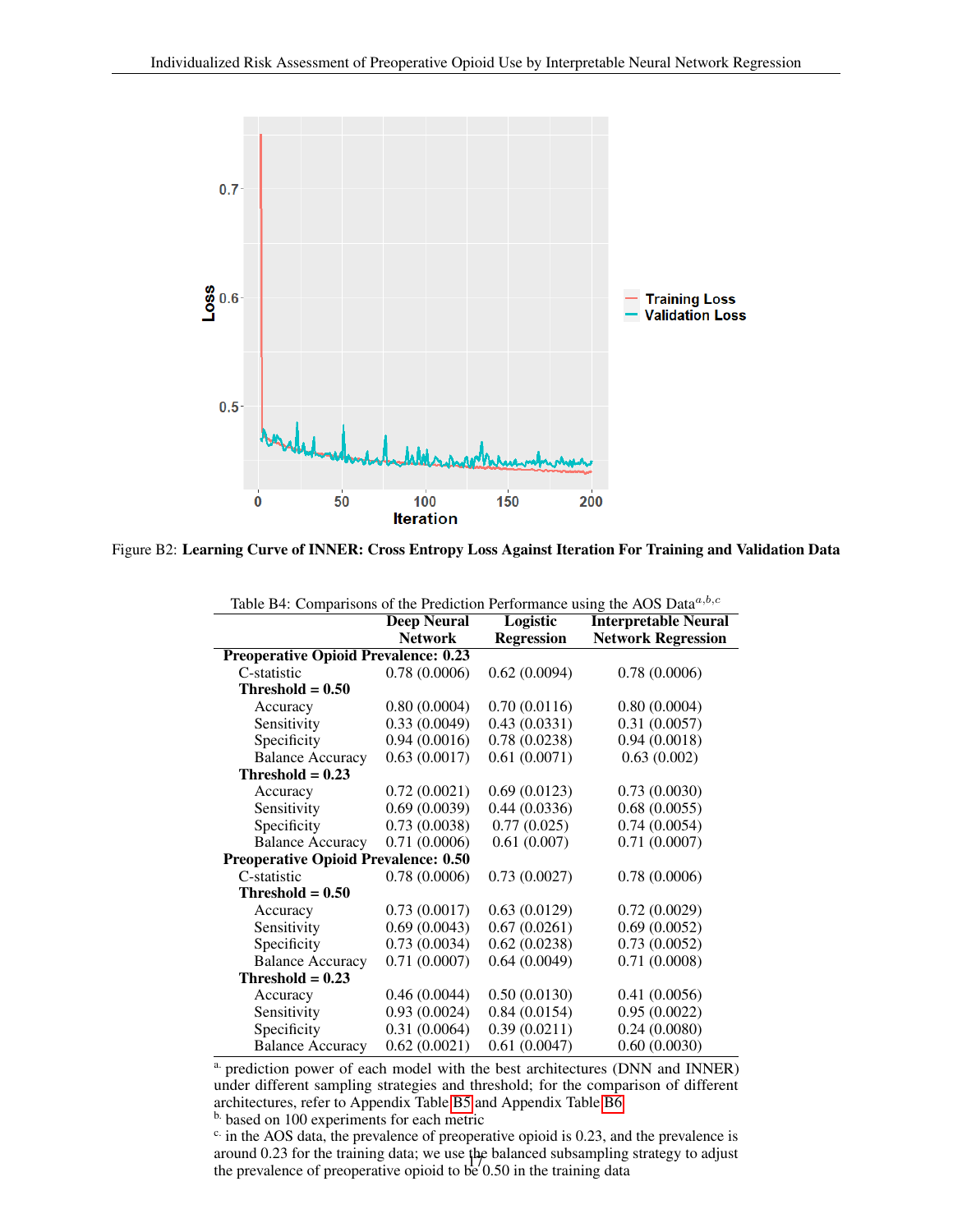<span id="page-17-0"></span>

| racio Bot Tannis ano Fitemeciale of HWHER   |                     |                    |                    |  |
|---------------------------------------------|---------------------|--------------------|--------------------|--|
|                                             | <b>Three Layers</b> | <b>Four Layers</b> | <b>Five Layers</b> |  |
|                                             | <b>250 Neurons</b>  | 500 Neurons        | 500 Neurons        |  |
| <b>Preoperative Opioid Prevalence: 0.23</b> |                     |                    |                    |  |
| C-statistic                                 | 0.78(0.0006)        | 0.78(0.0007)       | 0.77(0.0005)       |  |
| Threshold $= 0.50$                          |                     |                    |                    |  |
| Accuracy                                    | 0.80(0.0004)        | 0.79(0.0005)       | 0.79(0.0004)       |  |
| Sensitivity                                 | 0.31(0.0057)        | 0.32(0.0063)       | 0.32(0.0061)       |  |
| Specificity                                 | 0.94(0.0018)        | 0.94(0.0021)       | 0.93(0.0019)       |  |
| <b>Balance Accuracy</b>                     | 0.63(0.0020)        | 0.63(0.0021)       | 0.63(0.0021)       |  |
| Threshold $= 0.23$                          |                     |                    |                    |  |
| Accuracy                                    | 0.73(0.0030)        | 0.72(0.0031)       | 0.72(0.0022)       |  |
| Sensitivity                                 | 0.68(0.0055)        | 0.68(0.0054)       | 0.68(0.0043)       |  |
| Specificity                                 | 0.74(0.0054)        | 0.73(0.0055)       | 0.74(0.0041)       |  |
| <b>Balance Accuracy</b>                     | 0.71(0.0007)        | 0.71(0.0008)       | 0.71(0.0005)       |  |
| <b>Preoperative Opioid Prevalence: 0.50</b> |                     |                    |                    |  |
| C-statistic                                 | 0.78(0.0006)        | 0.78(0.0006)       | 0.78(0.0006)       |  |
| Threshold $= 0.50$                          |                     |                    |                    |  |
| Accuracy                                    | 0.72(0.0029)        | 0.73(0.0026)       | 0.72(0.0020)       |  |
| Sensitivity                                 | 0.69(0.0052)        | 0.69(0.0048)       | 0.69(0.0037)       |  |
| Specificity                                 | 0.73(0.0052)        | 0.75(0.0047)       | 0.73(0.0036)       |  |
| <b>Balance Accuracy</b>                     | 0.71(0.0008)        | 0.71(0.0008)       | 0.71(0.0005)       |  |
| Threshold $= 0.23$                          |                     |                    |                    |  |
| Accuracy                                    | 0.41(0.0056)        | 0.42(0.0057)       | 0.43(0.0050)       |  |
| Sensitivity                                 | 0.95(0.0022)        | 0.95(0.0023)       | 0.94(0.0021)       |  |
| Specificity                                 | 0.24(0.0080)        | 0.26(0.0081)       | 0.28(0.0071)       |  |
| <b>Balance Accuracy</b>                     | 0.60(0.0030)        | 0.60(0.0030)       | 0.61(0.0026)       |  |
|                                             |                     |                    |                    |  |

Table B5: Tuning the Architecture of INNER with the AOS Data $a,b,c,d$ 

 $\overline{a}$ . the first column is for the best INNER architecture as reported in Table [4](#page-9-0) and Appendix Table [B4](#page-16-1)

<sup>b.</sup> the other columns refer to the other more complicated INNERs, with more hidden layers or more neurons in each hidden layers

<sup>c.</sup> the column names are the number of hidden layers and the number of neurons in the first hidden layers for  $F_L(\mathbf{Z}_i; \boldsymbol{\alpha})$  and  $F_L(\mathbf{Z}_i; \boldsymbol{\alpha})$ 

 $d$  in the AOS data, the prevalence of preoperative opioid use is 0.23; uses a balanced subsampling strategy by over-sampling cases; adjusts the prevalence of preoperative opioid use to be 0.50 in the training data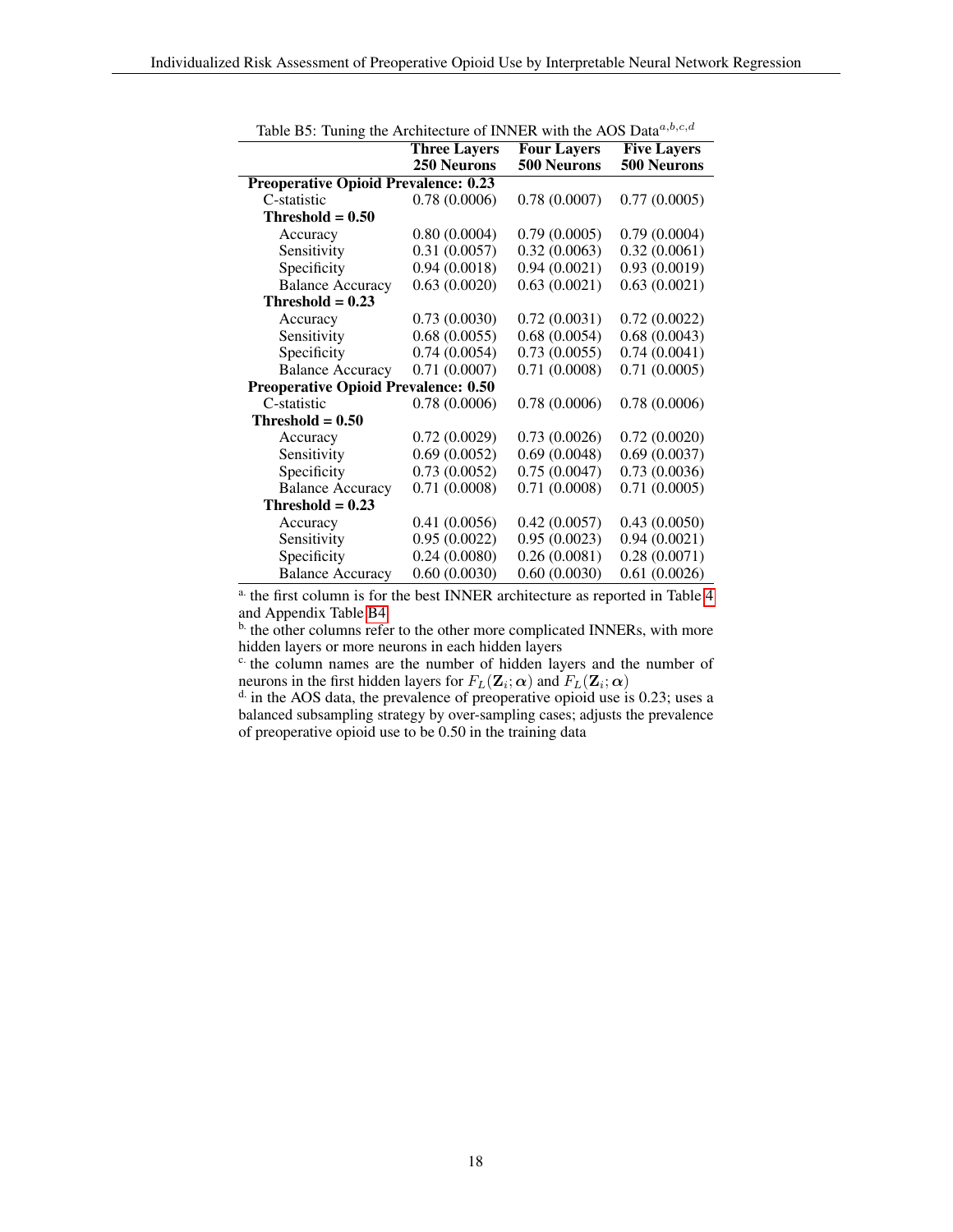<span id="page-18-0"></span>

| racio Bo. Tunnis the Aremierate of Bruttformos Balla | <b>Two Layers</b> | <b>Three Layer</b> | <b>Three Layer</b> |  |
|------------------------------------------------------|-------------------|--------------------|--------------------|--|
|                                                      | 500 Neurons       | 250 Neurons        | <b>500 Neurons</b> |  |
| <b>Preoperative Opioid Prevalence: 0.23</b>          |                   |                    |                    |  |
| C-statistic                                          | 0.78(0.0006)      | 0.79(0.0006)       | 0.79(0.0005)       |  |
| $Threshold = 0.50$                                   |                   |                    |                    |  |
| Accuracy                                             | 0.80(0.0004)      | 0.79(0.0004)       | 0.79(0.0004)       |  |
| Sensitivity                                          | 0.33(0.0049)      | 0.34(0.0054)       | 0.32(0.0068)       |  |
| Specificity                                          | 0.94(0.0016)      | 0.93(0.0018)       | 0.94(0.0020)       |  |
| <b>Balance Accuracy</b>                              | 0.63(0.0017)      | 0.63(0.0018)       | 0.63(0.0024)       |  |
| Threshold $= 0.23$                                   |                   |                    |                    |  |
| Accuracy                                             | 0.72(0.0021)      | 0.72(0.0022)       | 0.72(0.0024)       |  |
| Sensitivity                                          | 0.69(0.0039)      | 0.70(0.0038)       | 0.69(0.0049)       |  |
| Specificity                                          | 0.73(0.0038)      | 0.72(0.0040)       | 0.73(0.0046)       |  |
| <b>Balance Accuracy</b>                              | 0.71(0.0006)      | 0.71(0.0006)       | 0.71(0.0005)       |  |
| <b>Preoperative Opioid Prevalence: 0.50</b>          |                   |                    |                    |  |
| C-statistic                                          | 0.78(0.0006)      | 0.78(0.0006)       | 0.78(0.0005)       |  |
| Threshold $= 0.50$                                   |                   |                    |                    |  |
| Accuracy                                             | 0.73(0.0017)      | 0.72(0.0025)       | 0.72(0.0023)       |  |
| Sensitivity                                          | 0.69(0.0043)      | 0.70(0.0039)       | 0.70(0.0043)       |  |
| Specificity                                          | 0.73(0.0034)      | 0.72(0.0043)       | 0.73(0.0042)       |  |
| <b>Balance Accuracy</b>                              | 0.71(0.0007)      | 0.71(0.0007)       | 0.71(0.0005)       |  |
| Threshold $= 0.23$                                   |                   |                    |                    |  |
| Accuracy                                             | 0.46(0.0044)      | 0.45(0.0044)       | 0.45(0.0052)       |  |
| Sensitivity                                          | 0.93(0.0024)      | 0.94(0.0020)       | 0.93(0.0023)       |  |
| Specificity                                          | 0.31(0.0064)      | 0.30(0.0062)       | 0.31(0.0074)       |  |
| <b>Balance Accuracy</b>                              | 0.62(0.0021)      | 0.62(0.0022)       | 0.62(0.0026)       |  |

Table B6: Tuning the Architecture of DNN for AOS Data $a,b,c,d$ 

<sup>a.</sup> the first column is for the best DNN architecture as reported in Table [4](#page-9-0) and Appendix Table [B4](#page-16-1)

 $\overline{b}$ . the other columns refer to the other more complicated DNNs, with more hidden layers or more neurons

 $c$  the column names are the number of hidden layers and the number of neurons in the first hidden layers before concatenation

 $^{\text{d}}$  in the AOS data, the prevalence of preoperative opioid use is 0.23; uses a balanced subsampling strategy by over-sampling cases; adjusts the prevalence of preoperative opioid use to be 0.50 in the training data

# C Subpopulations with High Risks

We have made scatter plots of  $log(POT)$  and  $log(BOT)$  (Fig [C3\)](#page-19-11) for the three groups mentioned in Section 5.4. The population means (standard deviation (std)) of  $log($ POT) and  $log($ BOT) are 0.26 (0.09) and -2.32 (0.63) respectively. In Fig [C3\(](#page-19-11)a), we focus on a group of patients identified by demographic risk factors, i.e., African American male patients younger than 20 years old; these patients on average have a higher log(POT) (mean: 0.29, std: 0.14) but a lower log(BOT) (mean: -2.64, std: 0.46), indicating their sensitivity to pain but lower tendency to take opioids without pains. Fig [C3\(](#page-19-11)b) depicts BOT and POT for patients who have worsened physical conditions, i.e., with BMI greater than or equal to 32, ASA scores between three and four, Fibromyalgia survey scores greater than 13, Charlson comorbidity index greater than or equal to one, and sleep apnea; these patients have a higher  $log(BOT)$  (mean: -1.33, std: 0.46) and higher  $log(POT)$  (mean: 0.29, std: 0.07) compared to the entire population, indicating they are both sensitive to pain and likely to take preoperative opioids even with no pains reported. Finally, Fig [C3\(](#page-19-11)c) focuses on patients who have substance use and co-occurring mental disorders, such as illicit drug use history, tobacco consumption, anxiety and depression. These patients have a smaller  $log(BOT)$  (mean:  $-1.51$ , std: 0.46) on average compared to those in Fig [C3\(](#page-19-11)b) and the highest log(POT) (mean: 0.30, std: 0.07) among the three groups.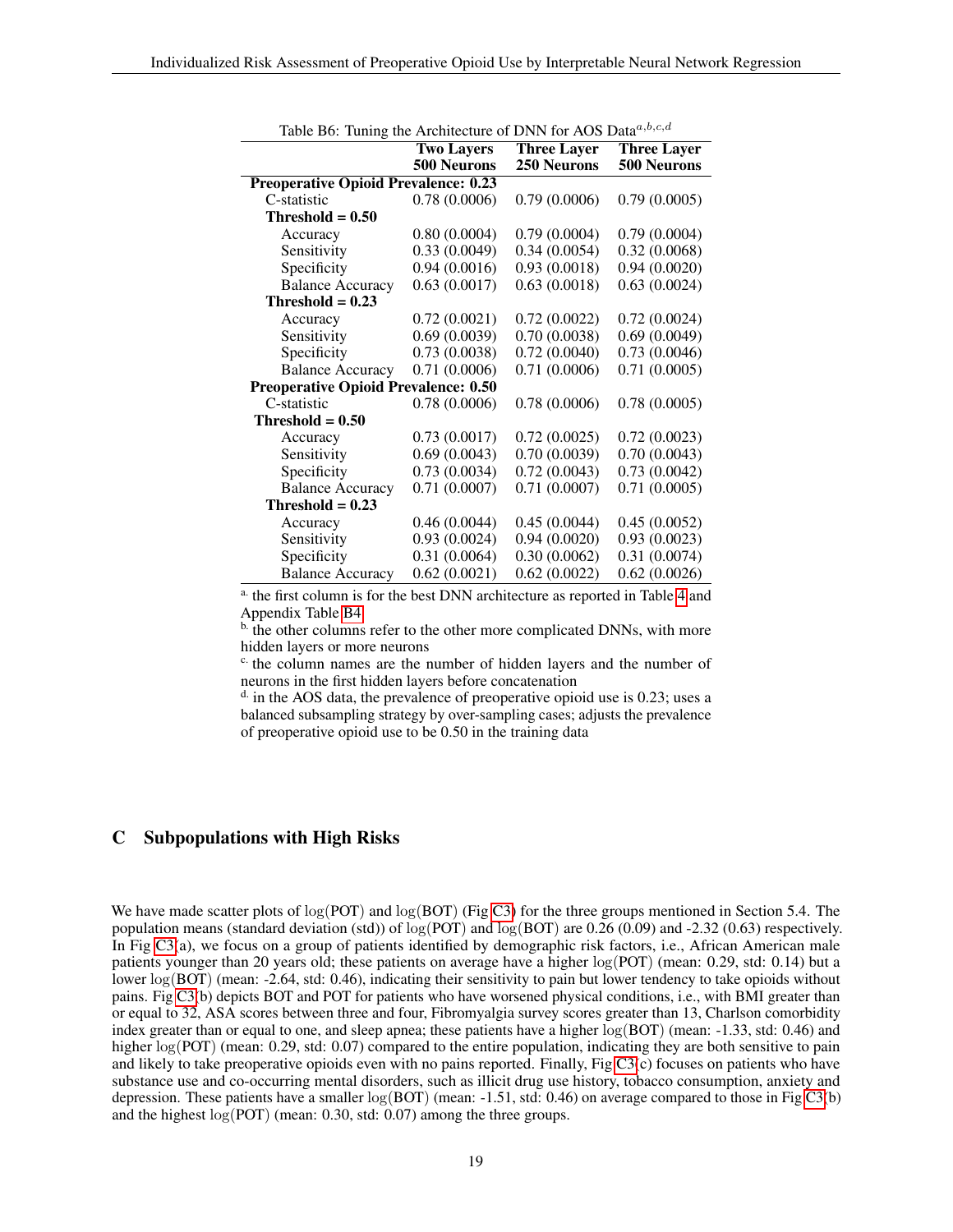<span id="page-19-11"></span>

Figure C3: Distributions of BOT and POT for three groups. (a): Patients are chosen based on demographics, including gender, race and age;(b): Patients are chosen based on physical condition risk factors, including BMI, ASA scores, Fibromyalgia survey scores, Charlson comorbidity index and sleep apnea;(c): Patients are chosen based on substance use and co-occurring mental disorders, including illicit drug use history, tobacco consumption, depression and anxiety. The horizontal and vertical lines represent the population means of  $log(POT)$  and  $log(BOT)$ , respectively; the numbers in each plot refer to the means and standard deviations.

#### SUPPLEMENTARY MATERIAL

Code Availability. Code developed for this project is available at <https://github.com/YumingSun/INNER>.

#### References

- <span id="page-19-0"></span>Lily A Brown, Cecile M Denis, Anthony Leon, Michael B Blank, Steven D Douglas, Knashawn H Morales, Paul F Crits-Christoph, David S Metzger, and Dwight L Evans. Number of opioid overdoses and depression as a predictor of suicidal thoughts. *Drug and Alcohol Dependence*, 224:108728, 2021.
- <span id="page-19-1"></span>Tulshi D Saha, Bradley T Kerridge, Risë B Goldstein, S Patricia Chou, Haitao Zhang, Jeesun Jung, Roger P Pickering, W June Ruan, Sharon M Smith, Boji Huang, Deborah S. Hasin, and Grant Bridget F. Nonmedical prescription opioid use and dsm-5 nonmedical prescription opioid use disorder in the United States. *The Journal of Clinical Psychiatry*, 77(6):772–780, 2016.
- <span id="page-19-2"></span>Sheyan J Armaghani, Dennis S Lee, Jesse E Bible, Kristin R Archer, David N Shau, Harrison Kay, Chi Zhang, Matthew J McGirt, and Clinton J Devin. Preoperative opioid use and its association with perioperative opioid demand and postoperative opioid independence in patients undergoing spine surgery. *Spine*, 39(25):E1524–E1530, 2014.
- <span id="page-19-3"></span>Andrew J Schoenfeld, Philip J Belmont Jr, Justin A Blucher, Wei Jiang, Muhammad Ali Chaudhary, Tracey Koehlmoos, James D Kang, and Adil H Haider. Sustained preoperative opioid use is a predictor of continued use following spine surgery. *JBJS*, 100(11):914–921, 2018.
- <span id="page-19-4"></span>Dennis Lee, Sheyan Armaghani, Kristin R Archer, Jesse Bible, David Shau, Harrison Kay, Chi Zhang, Matthew J McGirt, and Clinton Devin. Preoperative opioid use as a predictor of adverse postoperative self-reported outcomes in patients undergoing spine surgery. *JBJS*, 96(11):e89(1)-e89(8), 2014.
- <span id="page-19-5"></span>Savannah R Smith, Jennifer Bido, Jamie E Collins, Heidi Yang, Jeffrey N Katz, and Elena Losina. Impact of preoperative opioid use on total knee arthroplasty outcomes. *The Journal of Bone and Joint Surgery*, 99(10):803–808, 2017.
- <span id="page-19-6"></span>Brent J Morris, Aaron D Sciascia, Cale A Jacobs, and T Bradley Edwards. Preoperative opioid use associated with worse outcomes after anatomic shoulder arthroplasty. *Journal of Shoulder and Elbow Surgery*, 25(4):619–623, 2016.
- <span id="page-19-7"></span>Nikhil Jain, John L Brock, Frank M Phillips, Tristan Weaver, and Safdar N Khan. Chronic preoperative opioid use is a risk factor for increased complications, resource use, and costs after cervical fusion. *The Spine Journal*, 18(11): 1989–1998, 2018.
- <span id="page-19-8"></span>David C Cron, Michael J Englesbe, Christian J Bolton, Melvin T Joseph, Kristen L Carrier, Stephanie E Moser, Jennifer F Waljee, Paul E Hilliard, Sachin Kheterpal, and Chad M Brummett. Preoperative opioid use is independently associated with increased costs and worse outcomes after major abdominal surgery. *Annals of Surgery*, 265(4):695–701, 2017.
- <span id="page-19-9"></span>Jennifer Waljee, David Cron, Rena Steiger, Lin Zhong, Michael Englesbe, and Chad Brummett. The Effect of Preoperative Opioid Exposure on Healthcare Utilization and Expenditures Following Elective Abdominal Surgery. *Annals of Surgery*, 265(4):715–721, 2017.
- <span id="page-19-10"></span>Paul E Hilliard, Jennifer Waljee, Stephanie Moser, Lynn Metz, Michael Mathis, Jenna Goesling, David Cron, Daniel J Clauw, Michael Englesbe, Goncalo Abecasis, and Chad M. Brummett. Prevalence of preoperative opioid use and characteristics associated with opioid use among patients presenting for surgery. *JAMA Surgery*, 153(10):929–937, 2018.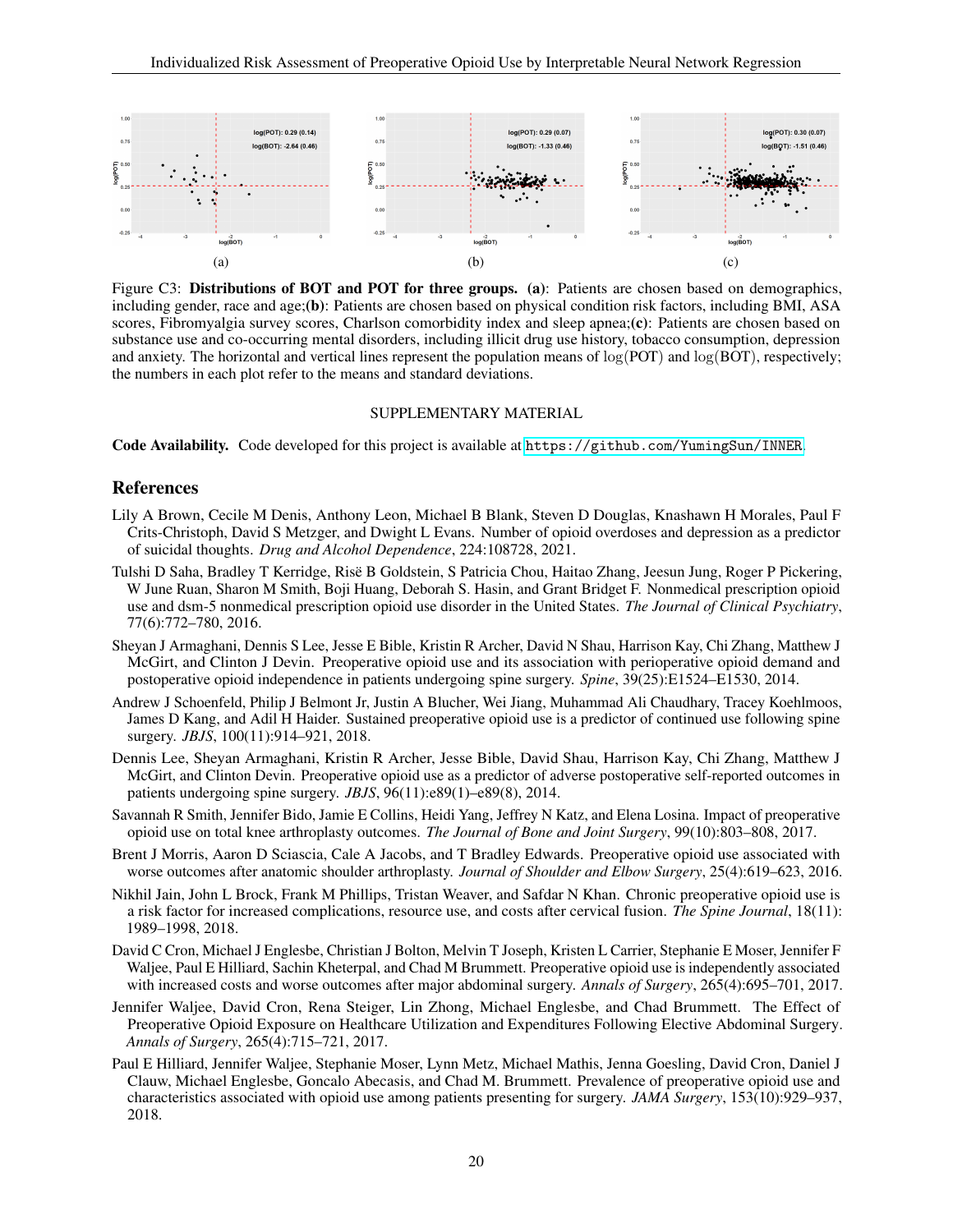- <span id="page-20-0"></span>Laurie-Anne Roeckel, Glenn-Marie Le Coz, Claire Gavériaux-Ruff, and Frédéric Simonin. Opioid-induced hyperalgesia: cellular and molecular mechanisms. *Neuroscience*, 338:160–182, 2016.
- <span id="page-20-1"></span>Chad M Brummett, Allison M Janda, Christa M Schueller, Alex Tsodikov, Michelle Morris, David A Williams, and Daniel J Clauw. Survey criteria for fibromyalgia independently predict increased postoperative opioid consumption after lower extremity joint arthroplasty: a prospective, observational cohort study. *Anesthesiology*, 119(6):1434–1443, 2013.
- <span id="page-20-2"></span>Chad M Brummett, Andrew G Urquhart, Afton L Hassett, Alex Tsodikov, Brian R Hallstrom, Nathan I Wood, David A Williams, and Daniel J Clauw. Characteristics of fibromyalgia independently predict poorer long-term analgesic outcomes following total knee and hip arthroplasty. *Arthritis & Rheumatology*, 67(5):1386–1394, 2015.
- <span id="page-20-3"></span>Byeong U Park, Enno Mammen, Young K Lee, and Eun Ryung Lee. Varying coefficient regression models: a review and new developments. *International Statistical Review*, 83(1):36–64, 2015.
- <span id="page-20-4"></span>Trevor Hastie and Robert Tibshirani. Varying-coefficient models. *Journal of the Royal Statistical Society: Series B (Methodological)*, 55(4):757–779, 1993.
- <span id="page-20-5"></span>Zongwu Cai, Jianqing Fan, and Runze Li. Efficient estimation and inferences for varying-coefficient models. *Journal of the American Statistical Association*, 95(451):888–902, 2000.
- <span id="page-20-6"></span>Benedikt Bauer and Michael Kohler. On deep learning as a remedy for the curse of dimensionality in nonparametric regression. *Annals of Statistics*, 47(4):2261–2285, 2019.
- <span id="page-20-7"></span>Johannes Schmidt-Hieber. Nonparametric regression using deep neural networks with relu activation function. *Annals of Statistics*, 48(4):1875–1897, 2020.
- <span id="page-20-8"></span>Zhengping Che, David Kale, Wenzhe Li, Mohammad Taha Bahadori, and Yan Liu. Deep computational phenotyping. In *Proceedings of the 21st ACM SIGKDD International Conference on Knowledge Discovery and Data Mining*, pages 507–516. ACM, 2015.
- <span id="page-20-9"></span>Zachary C Lipton, David C Kale, Charles Elkan, and Randall Wetzel. Learning to diagnose with LSTM recurrent neural networks. *arXiv preprint arXiv:1511.03677*, 2015.
- <span id="page-20-10"></span>Jens Kleesiek, Gregor Urban, Alexander Hubert, Daniel Schwarz, Klaus Maier-Hein, Martin Bendszus, and Armin Biller. Deep mri brain extraction: a 3D convolutional neural network for skull stripping. *NeuroImage*, 129:460–469, 2016.
- <span id="page-20-11"></span>Phi Vu Tran. A fully convolutional neural network for cardiac segmentation in short-axis MRI. *arXiv preprint arXiv:1604.00494*, 2016.
- <span id="page-20-12"></span>Edward Choi, Mohammad Taha Bahadori, Andy Schuetz, Walter F Stewart, and Jimeng Sun. Doctor ai: Predicting clinical events via recurrent neural networks. In *Machine Learning for Healthcare Conference*, pages 301–318, 2016.
- <span id="page-20-13"></span>Xinyu Dong, Sina Rashidian, Yu Wang, Janos Hajagos, Xia Zhao, Richard N Rosenthal, Jun Kong, Mary Saltz, Joel Saltz, and Fusheng Wang. Machine learning based opioid overdose prediction using electronic health records. In *AMIA Annual Symposium Proceedings*, volume 2019, pages 389–398. American Medical Informatics Association, 2019.
- <span id="page-20-14"></span>Wei-Hsuan Lo-Ciganic, James L Huang, Hao H Zhang, Jeremy C Weiss, Yonghui Wu, C Kent Kwoh, Julie M Donohue, Gerald Cochran, Adam J Gordon, Daniel C Malone, Courtney C. Kuza, and Walid F. Gellad. Evaluation of machinelearning algorithms for predicting opioid overdose risk among medicare beneficiaries with opioid prescriptions. *JAMA Network Open*, 2(3):e190968(1)–e190968(15), 2019.
- <span id="page-20-15"></span>Zhengping Che, Jennifer St Sauver, Hongfang Liu, and Yan Liu. Deep learning solutions for classifying patients on opioid use. In *AMIA Annual Symposium Proceedings*, volume 2017, pages 525–534. American Medical Informatics Association, 2017.
- <span id="page-20-16"></span>Yann LeCun, Yoshua Bengio, and Geoffrey Hinton. Deep learning. *Nature*, 521(7553):436–444, 2015.
- <span id="page-20-17"></span>Ajay Shrestha and Ausif Mahmood. Review of deep learning algorithms and architectures. *IEEE Access*, 7:53040–53065, 2019.
- <span id="page-20-18"></span>Jianqing Fan, Cong Ma, and Yiqiao Zhong. A selective overview of deep learning. *Statistical science: A Review Journal of the Institute of Mathematical Statistics*, 36(2):264–290, 2021.
- <span id="page-20-19"></span>Bekir Karlik and A Vehbi Olgac. Performance analysis of various activation functions in generalized MLP architectures of neural networks. *International Journal of Artificial Intelligence and Expert Systems*, 1(4):111–122, 2011.
- <span id="page-20-20"></span>Yuanzhi Li and Yang Yuan. Convergence analysis of two-layer neural networks with relu activation. In *Advances in Neural Information Processing Systems*, pages 597–607, 2017.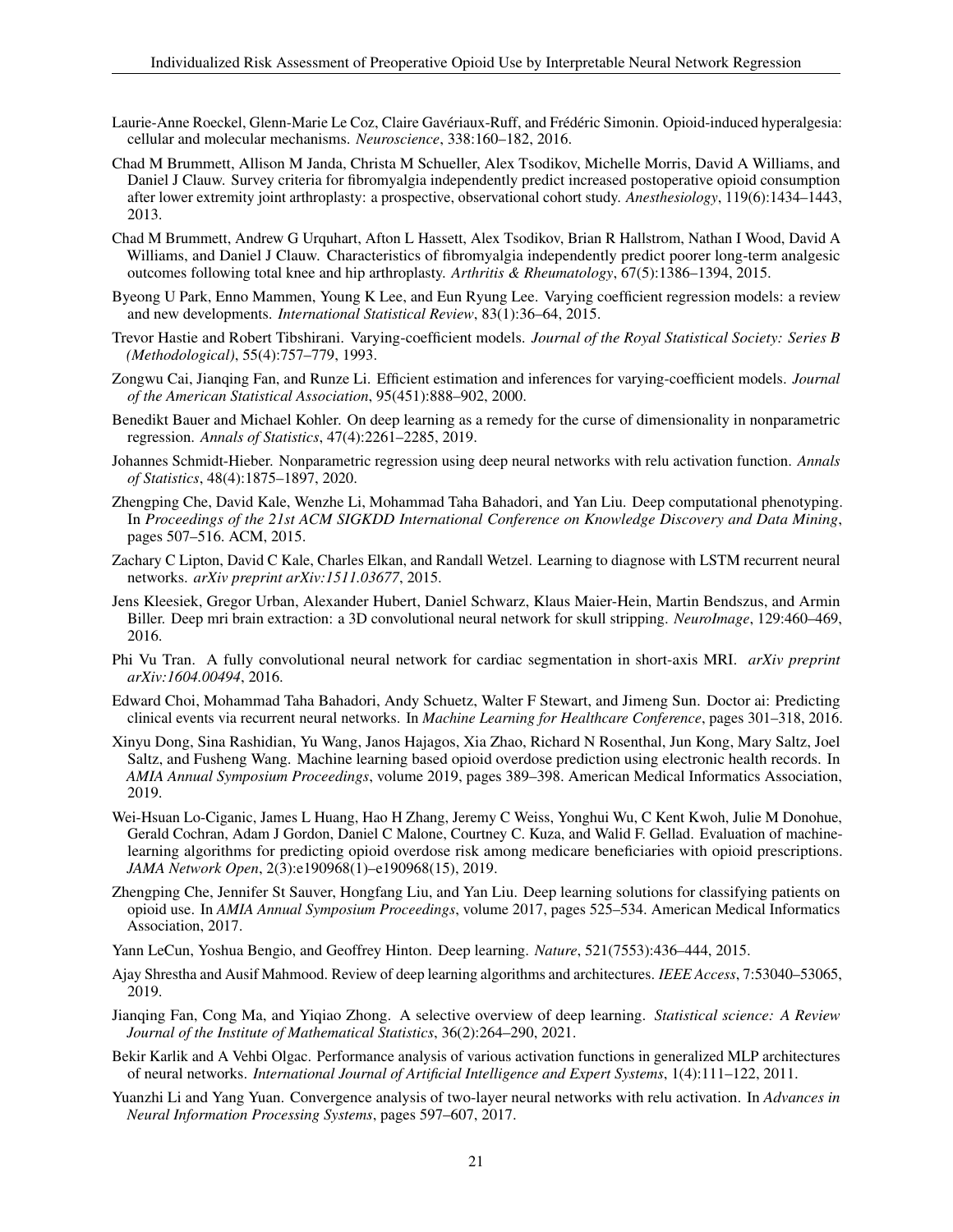- <span id="page-21-0"></span>Nitish Srivastava, Geoffrey Hinton, Alex Krizhevsky, Ilya Sutskever, and Ruslan Salakhutdinov. Dropout: a simple way to prevent neural networks from overfitting. *The Journal of Machine Learning Research*, 15(1):1929–1958, 2014.
- <span id="page-21-1"></span>Léon Bottou. Large-scale machine learning with stochastic gradient descent. In *Proceedings of COMPSTAT'2010*, pages 177–186. Springer, 2010.
- <span id="page-21-2"></span>Liyuan Liu, Haoming Jiang, Pengcheng He, Weizhu Chen, Xiaodong Liu, Jianfeng Gao, and Jiawei Han. On the variance of the adaptive learning rate and beyond. In *International Conference on Learning Representations*, 2020. URL <https://openreview.net/forum?id=rkgz2aEKDr>.
- <span id="page-21-3"></span>C. Darken, J. Chang, and J. Moody. Learning rate schedules for faster stochastic gradient search. In *Neural Networks for Signal Processing II Proceedings of the 1992 IEEE Workshop*, pages 3–12, 1992. doi[:10.1109/NNSP.1992.253713.](https://doi.org/10.1109/NNSP.1992.253713)
- <span id="page-21-4"></span>Chad M Brummett, Jennifer F Waljee, Jenna Goesling, Stephanie Moser, Paul Lin, Michael J Englesbe, Amy SB Bohnert, Sachin Kheterpal, and Brahmajee K Nallamothu. New persistent opioid use after minor and major surgical procedures in US adults. *JAMA Surgery*, 152(6):e170504(1)–e170504(9), 2017.
- <span id="page-21-5"></span>Allison M Janda, Sawsan As-Sanie, Baskar Rajala, Alex Tsodikov, Stephanie E Moser, Daniel J Clauw, and Chad M Brummett. Fibromyalgia survey criteria are associated with increased postoperative opioid consumption in women undergoing hysterectomy. *Anesthesiology: The Journal of the American Society of Anesthesiologists*, 122(5): 1103–1111, 2015.
- <span id="page-21-6"></span>Jenna Goesling, Stephanie E Moser, Bilal Zaidi, Afton L Hassett, Paul Hilliard, Brian Hallstrom, Daniel J Clauw, and Chad M Brummett. Trends and predictors of opioid use following total knee and total hip arthroplasty. *Pain*, 157(6): 1259–1275, 2016.
- <span id="page-21-7"></span>Gabriel Tan, Mark P Jensen, John I Thornby, and Bilal F Shanti. Validation of the Brief Pain Inventory for chronic nonmalignant pain. *The Journal of Pain*, 5(2):133–137, 2004.
- <span id="page-21-8"></span>Bradley Efron. Large-scale simultaneous hypothesis testing: the choice of a null hypothesis. *Journal of the American Statistical Association*, 99(465):96–104, 2004.
- <span id="page-21-9"></span>Bradley Efron. Size, power and false discovery rates. *The Annals of Statistics*, 35(4):1351–1377, 2007a.
- <span id="page-21-10"></span>Bradley Efron. Correlation and large-scale simultaneous significance testing. *Journal of the American Statistical Association*, 102(477):93–103, 2007b.
- <span id="page-21-11"></span>Mark D Sullivan, Mark J Edlund, Diane Steffick, and Jürgen Unützer. Regular use of prescribed opioids: association with common psychiatric disorders. *Pain*, 119(1-3):95–103, 2005.
- <span id="page-21-12"></span>Robert W Westermann, Jennifer Hu, Mia S Hagen, Michael Willey, Thomas Sean Lynch, and James Rosneck. Epidemiology and detrimental impact of opioid use in patients undergoing arthroscopic treatment of femoroacetabular impingement syndrome. *Arthroscopy: The Journal of Arthroscopic & Related Surgery*, 34(10):2832–2836, 2018.
- <span id="page-21-13"></span>Jenna Goesling, Matthew J Henry, Stephanie E Moser, Mohit Rastogi, Afton L Hassett, Daniel J Clauw, and Chad M Brummett. Symptoms of depression are associated with opioid use regardless of pain severity and physical functioning among treatment-seeking patients with chronic pain. *The Journal of Pain*, 16(9):844–851, 2015.
- <span id="page-21-14"></span>Sean J Meredith, Vidushan Nadarajah, Julio J Jauregui, Michael P Smuda, Shaun H Medina, Craig H Bennett, Jonathan D Packer, and R Frank Henn III. Preoperative opioid use in knee surgery patients. *The Journal of Knee Surgery*, 32(07):630–636, 2019.
- <span id="page-21-15"></span>Heather A Prentice, Maria CS Inacio, Anshuman Singh, Robert S Namba, and Elizabeth W Paxton. Preoperative risk factors for opioid utilization after total hip arthroplasty. *JBJS*, 101(18):1670–1678, 2019.
- <span id="page-21-16"></span>Mark D Sullivan, Mark J Edlund, Lily Zhang, Jürgen Unützer, and Kenneth B Wells. Association between mental health disorders, problem drug use, and regular prescription opioid use. *Archives of Internal Medicine*, 166(19): 2087–2093, 2006.
- <span id="page-21-17"></span>Jennifer M Hah, Yasamin Sharifzadeh, Bing M Wang, Matthew J Gillespie, Stuart B Goodman, Sean C Mackey, and Ian R Carroll. Factors associated with opioid use in a cohort of patients presenting for surgery. *Pain Research and Treatment*, 2015, 2015.
- <span id="page-21-18"></span>M-N Tran, Nghia Nguyen, David Nott, and Robert Kohn. Bayesian deep net glm and glmm. *Journal of Computational and Graphical Statistics*, 29(1):97–113, 2020.
- <span id="page-21-19"></span>Shaina Sekhri, Nonie S Arora, Hannah Cottrell, Timothy Baerg, Anthony Duncan, Hsou Mei Hu, Michael J Englesbe, Chad Brummett, and Jennifer F Waljee. Probability of opioid prescription refilling after surgery: does initial prescription dose matter? *Annals of Surgery*, 268(2):271–276, 2018.
- <span id="page-21-20"></span>John Duchi, Elad Hazan, and Yoram Singer. Adaptive subgradient methods for online learning and stochastic optimization. *Journal of Machine Learning Research*, 12(7):2121–2159, 2011.